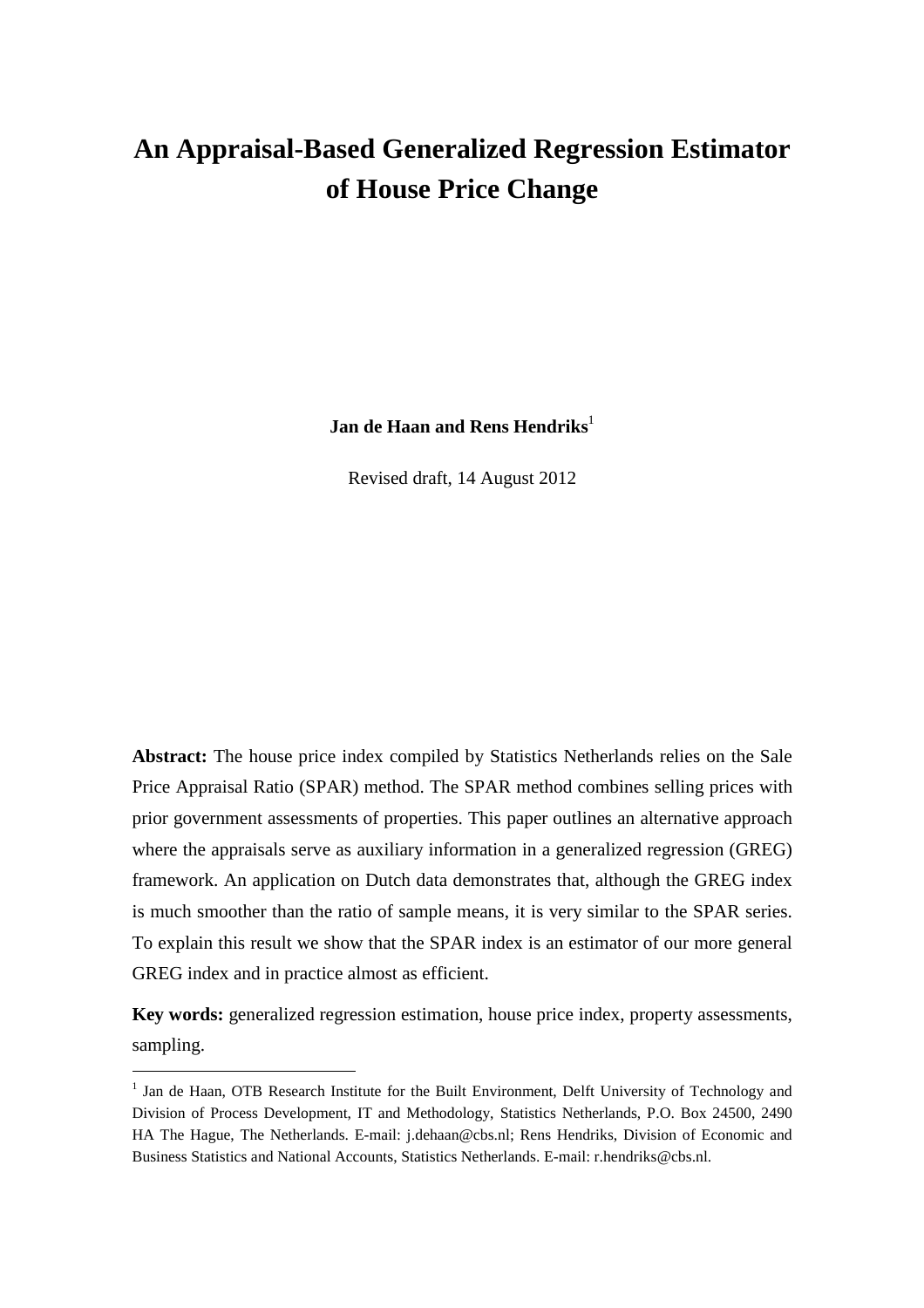## **1. Introduction**

When attempting to construct constant-quality house price indexes, statistical agencies face a number of problems. First, exact matching of properties over time is problematic as their quality will likely have changed; houses depreciate and they may also have had major repairs, additions or remodelling done to them. In other words, every property in each period can be viewed as a unique good. Second, the turnover of houses is generally low compared to the housing stock and the mix of properties sold changes over time, so a quality mix problem arises. Third, there is often a lack of data on characteristics. Data availability issues have implications for the choice of measurement method.

Three main types of house price indexes can be found in the literature: median or mean indexes, repeat sales indexes and hedonic indexes. A median (mean) index tracks the change in the price of the median (mean) house traded from one period to the next. This method is problematic in that the characteristics of, e.g., the median house changes over time. The problem is often tackled by stratifying the samples according to region, type of dwelling, etc., a procedure which is also known as *mix adjustment*. Stratification obviously requires additional data.

*Repeat sales methods* address the quality mix problem by restricting the data set to houses that have been sold twice or more during the sample period. This ensures that 'like is compared with like', assuming that the quality of the individual houses remains unchanged. Repeat sales methods are based on regressions where the repeat sales data pertaining to different periods are pooled. A potential drawback is revision; when new data is added to the sample, previously computed index numbers will change. The repeat sales method is originally due to Bailey, Muth and Nourse (1963). Case and Shiller (1987, 1989) argue that changes in house prices include components whose variances increase with the interval of sales and propose a Weighted Least Squares approach to adjust for this type of heteroskedasticity. An alternative weighted method has been suggested by Calhoun (1996). Jansen *et al*. (2008), using Dutch data, compare the unweighted repeat sales method with various weighted methods and conclude that the unweighted method performs satisfactorily.

Unlike repeat sales methods, *hedonic regression methods* can in principle adjust for quality changes of individual properties (in addition to quality mix changes). These methods utilize information on housing characteristics, such as number of bedrooms, lot size and location, to estimate quality adjusted price indexes using regression techniques.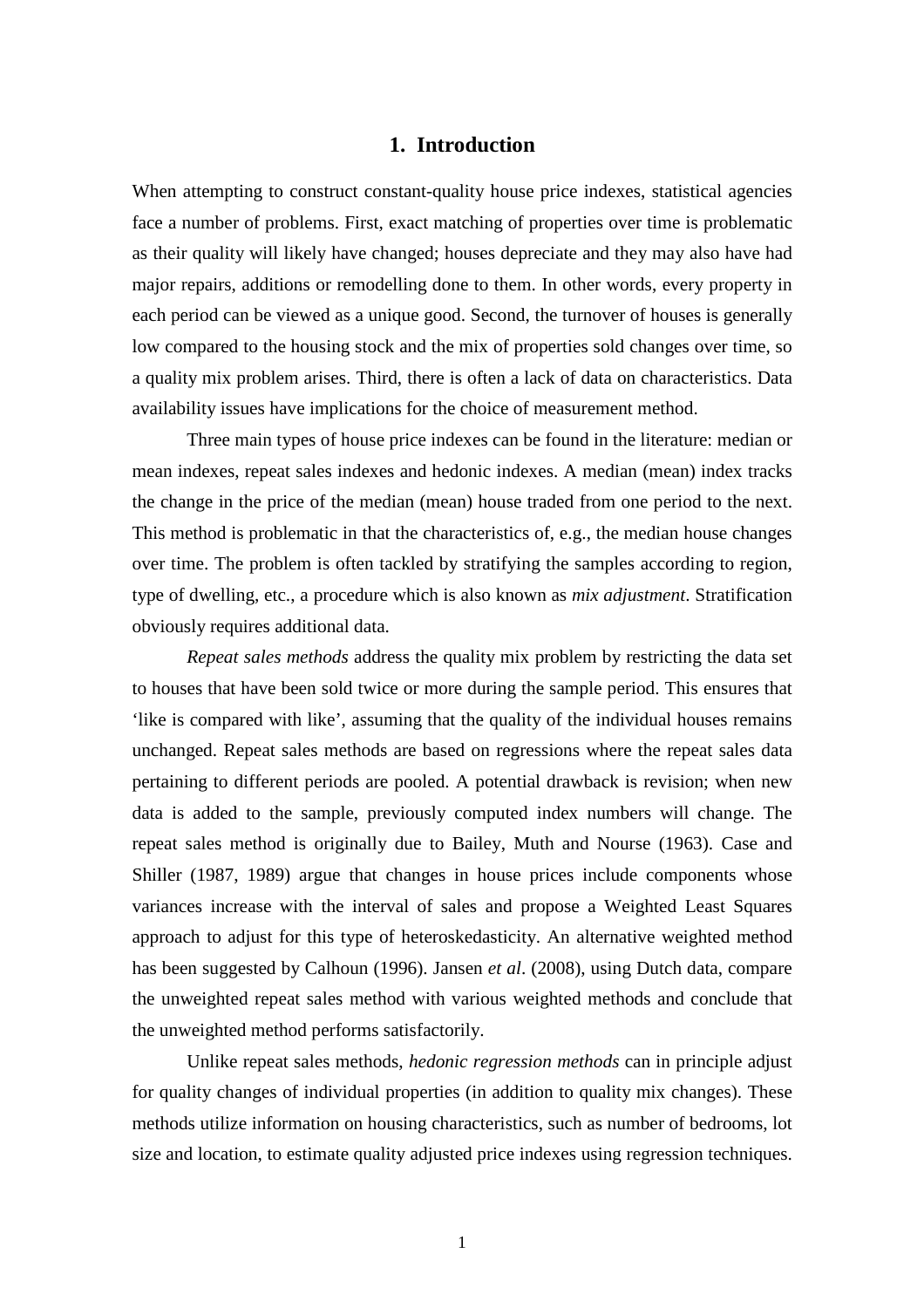Today, hedonic house price indexes are computed in many countries. For example, the French statistical agency (INSEE), jointly with Conseil Supérieur du Notariat, compiles a hedonic index (Gouriéroux and Laferrère, 2009) as does Statistics Finland (Saarnio, 2006). The UK has three hedonic house price indexes, compiled by different institutes. RPData-Rismark computes hedonic indexes for the capital cities in Australia (Hardman, 2011). Hedonic indexes come in two main varieties. The time dummy method models the log of price as a function of property characteristics and a set of dummy variables indicating the time periods. Since the data of all periods are pooled, this method suffers from revision as well. Hedonic imputation methods, which estimate the 'missing prices', do not have this drawback. Hill and Melser (2008) discuss numerous hedonic imputation methods in the housing context. Diewert, Heravi and Silver (2009) and de Haan (2010) provide a comparison between time dummy and hedonic imputation price indexes.

A fourth approach to estimating house price indexes is the *use of assessment or appraisal data*. One option is to augment a repeat sales dataset by using assessment data as estimates for past or current values of properties that have not been resold during the sample period. Some of the data on which the repeat sales index is based would then be pseudo rather than genuine repeat data. For more on the use of assessment information in a repeat sales price index and the removal of appraisal bias, see e.g. Geltner (1996), Edelstein and Quan (2006), and Leventis (2006). Another option, which also controls for quality-mix changes, is to combine current selling prices with appraisals from an earlier period to compute price relatives in a standard matched-model framework. An advantage over the repeat sales approach is that index numbers will not be revised. This so-called Sale Price Appraisal Ratio (SPAR) method has been applied in New Zealand for a long time now and is currently also being used in the Netherlands and a few other European countries. Bourassa, Hoesli and Sun (2007) describe the New Zealand SPAR index which is compiled by Quotable Value, a state-owned property valuation company. Other studies into the SPAR method include Rossini and Kershaw (2006), van der Wal, ter Steege and Kroese (2006), de Vries *et al*. (2009), de Haan, van der Wal and de Vries (2009), Shi, Young and Hargreaves (2009), and Grimes and Young (2010).

In this paper we outline an alternative appraisal-based method to measure house price change. The appraisals serve as auxiliary information in a *generalized regression* (GREG) estimation framework. GREG is a model-assisted technique that can be used to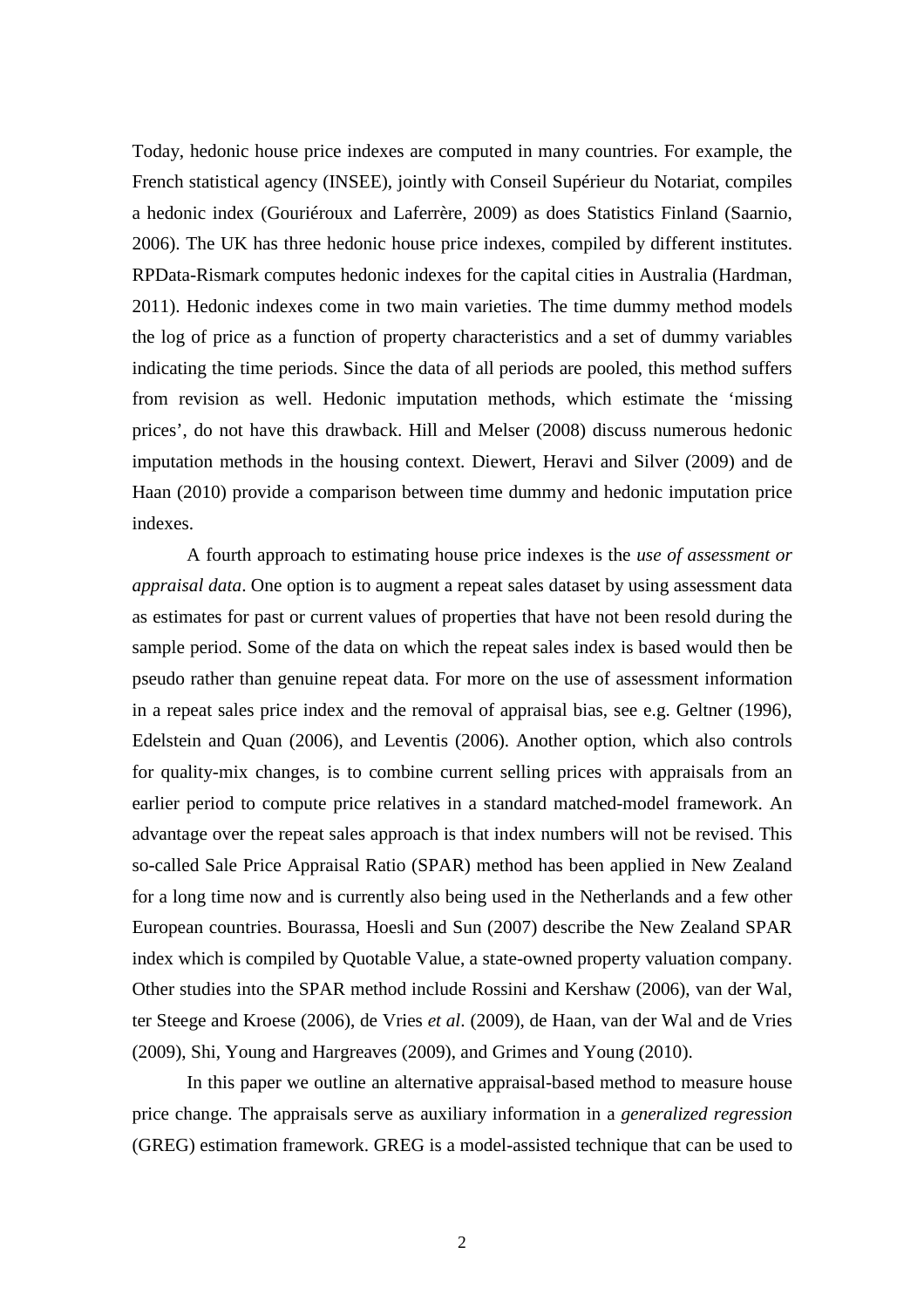increase efficiency as compared to simpler estimators such as sample means (Särndal, Swensson and Wretman, 1992), provided that population information is known for one or more variables that exhibit a strong linear correlation with the variable under study. In our case we regress selling prices in each time period on appraisals. Appraised values are available in the Netherlands for all properties in stock in some reference period, and we expect them to be highly collinear with selling prices. Although the method is based on regression, the resulting price index is not a hedonic index as the regression model is descriptive rather than explanatory.

The paper is organized as follows. To set the stage, in Section 2 we describe the SPAR method and its relation to the sample means of sale prices and appraisals. Due to compositional change and the relatively low number of transactions, the Dutch SPAR series exhibits strong volatility, especially for small market segments. In Section 3 we outline a simple GREG estimator of house price change and two alternatives. The first alternative is a stratified version of the original index whereas the second one uses an alternative model specification. Section 4 contains empirical evidence using Dutch data. The GREG index numbers turn out to be very similar to the SPAR index numbers and are equally volatile. In Section 5 we explain this result by showing that the SPAR index is in fact an estimator of the GREG index and almost as efficient. Section 6 concludes and suggests a topic for further research in this field.

## **2. Horvitz-Thompson Estimators and the SPAR Index**

The typical aim of survey sampling is to estimate the total or (arithmetic) mean of some variable for a finite population. In a housing context we may want to estimate the total value of the housing stock in, say, period 0. Let  $U^0$  denote the housing stock of size  $N^0$  and  $p_n^0$  the value of house *n* (*n* = 1,...,  $N^0$ ). The target to be estimated is

$$
V^0 = \sum_{n \in U^0} p_n^0 \,. \tag{1}
$$

Suppose we have a sample  $S^0$  consisting of  $n^0$  houses sold in the base period. If the houses were selected by simple random sampling from the housing stock  $U^0$ , where each house had the same inclusion probability, then the Horvitz-Thompson estimator

$$
\hat{V}^0 = (N^0/n^0) \sum_{n=1}^{n^0} p_n^0
$$
\n(2)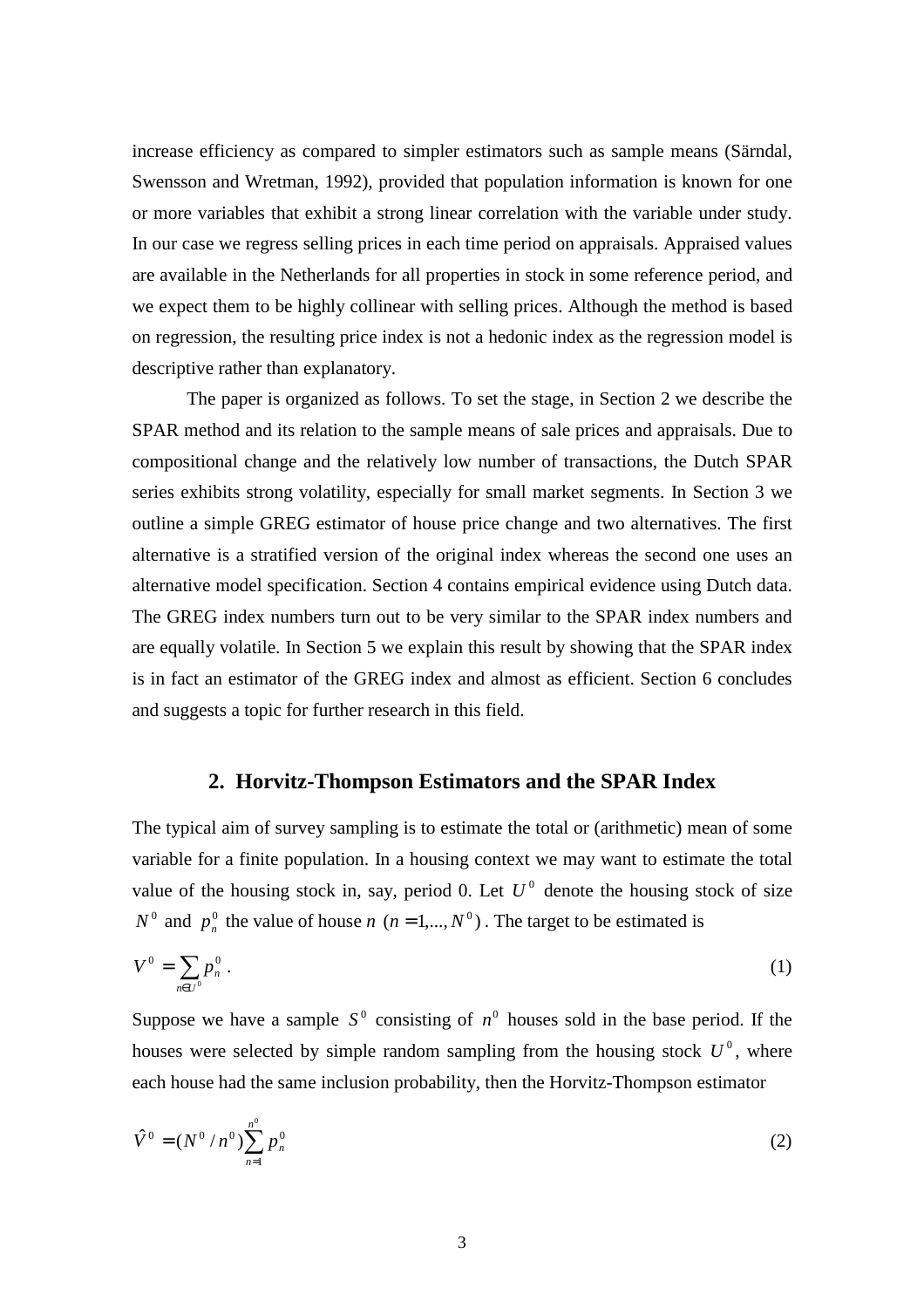is an unbiased estimator of (1); see e.g. Cochran (1977).

A natural target – though not the only possibility – for a house price index would be the value change of a fixed housing stock. Conditioning on the *base period stock* has two implications: additions to the stock (mostly newly-built houses) should be excluded and the price changes of existing properties should be adjusted for quality changes, i.e. for the impact of depreciation, renovations and extensions. For convenience we assume that such quality changes are negligible. In that case the target price index going from the base period 0 to the comparison period  $t$  ( $> 0$ ) is defined as

$$
P^{0t} = \frac{\sum_{n \in U^0} p_n^t}{\sum_{n \in U^0} p_n^0},
$$
 (3)

with obvious notation. Suppose that we also have a sample  $S<sup>t</sup>$ , consisting of  $n<sup>t</sup>$  houses sold in period *t* and assume that it is an independent random draw from the base period stock. The ratio of the Horvitz-Thompson estimators (the sample means) in both periods

$$
\hat{P}^{0t} = \frac{(N^0/n^t)\sum_{n\in S'} p_n^t}{(N^0/n^0)\sum_{n\in S^0} p_n^0} = \frac{\sum_{n\in S'} p_n^t/n^t}{\sum_{n\in S^0} p_n^0/n^0}
$$
\n(4)

might seem a natural estimator of our target index  $(3)$ . However, if the samples  $S^0$  and  $S<sup>t</sup>$  are independently drawn, the variance of estimator (4) can be substantial. Moreover, an estimated ratio such as (4) has a bias that depends on the variance of the numerator and the covariance of the numerator and the denominator (Cochran, 1977). From an index number perspective the issue at stake is that the mix of properties traded in period *t* differs from that in period 0. That is, we are not comparing like with like.

The standard approach to estimating price indexes relies on the matched model methodology where prices  $p_n^0$  and  $p_n^t$  are observed for a fixed panel of items. The use of panel data ensures that like is compared with like and will reduce the variance of the ratio estimator because  $p_n^0$  and  $p_n^t$  are typically positively correlated. However, unless the samples  $S^0$  and  $S^t$  are extraordinary large, there will only be few matched houses, if any. Hence, while prices  $p_n^t$  are observed for the houses belonging to  $S^t$ , for most of those houses the base period prices  $p_n^0$  are 'missing'. What may be available instead are government assessments  $a_n^0$ . We could use these as base period values and construct the following (pseudo) matched-model estimator of house price change: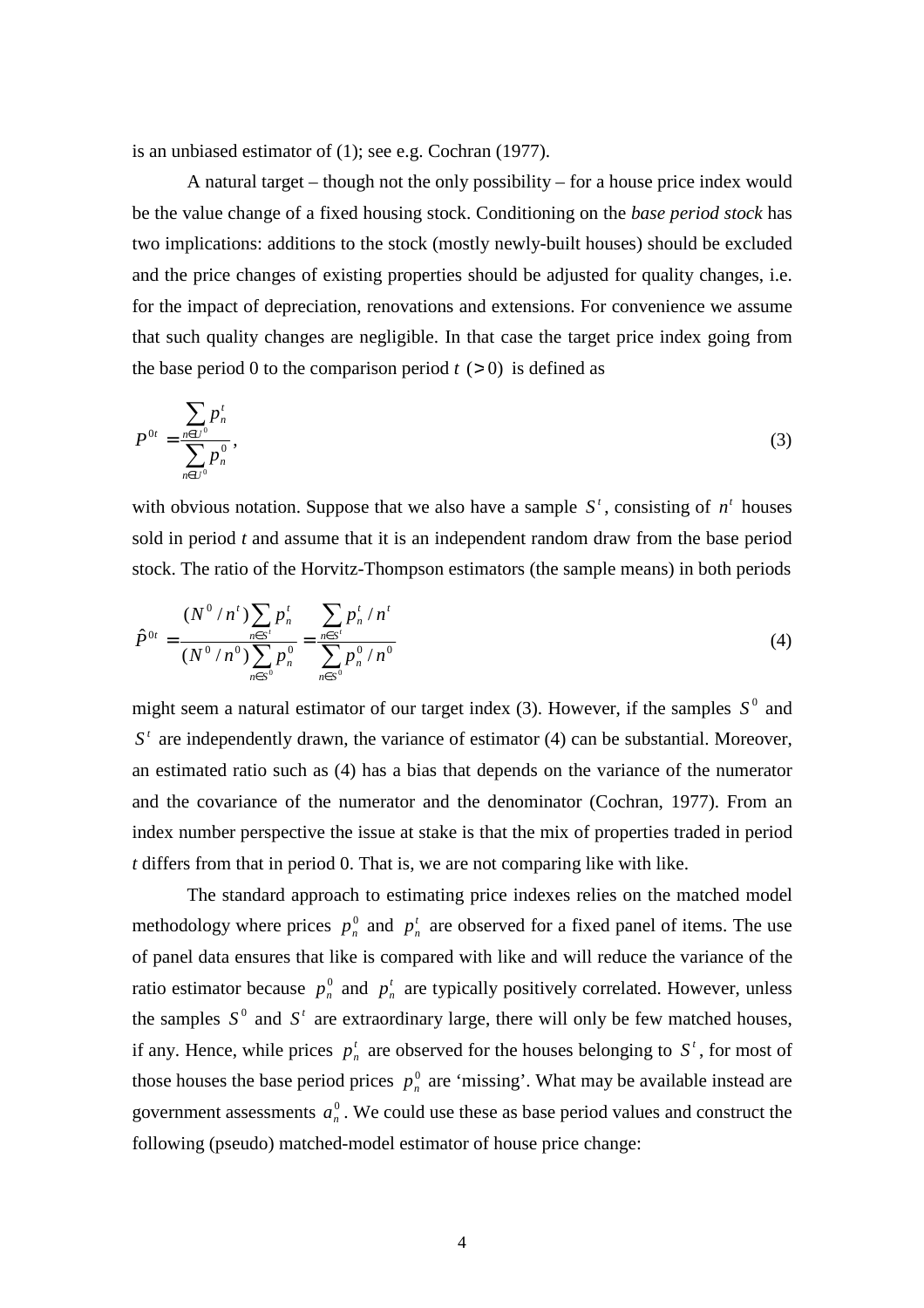$$
\widetilde{P}^{0t} = \frac{\sum_{n \in S'} p_n^t / n^t}{\sum_{n \in S'} a_n^0 / n^t}.
$$
\n(5)

A problem associated with estimator (5) is that the base period index number will differ from 1 because the appraisals  $a_n^0$  differ from the selling prices  $p_n^0$ . Rescaling (5) by dividing it by its base period value is an obvious solution, yielding

$$
\hat{P}_{SPAR}^{0t} = \frac{\sum_{n \in S'} p_n^t / n^t}{\sum_{n \in S'} a_n^0 / n^t} \left[ \frac{\sum_{n \in S^0} p_n^0 / n^0}{\sum_{n \in S^0} a_n^0 / n^0} \right]^{-1} = \frac{\sum_{n \in S'} p_n^t / n^t}{\sum_{n \in S^0} p_n^0 / n^0} \left[ \frac{\sum_{n \in S^0} a_n^0 / n^0}{\sum_{n \in S'} a_n^0 / n^t} \right].
$$
\n(6)

Note that the rescaling factor is stochastic, as it is a ratio of sample means for the base period, and will increase the variance of (6) as compared to the estimator given by (5), depending on the correlations between the appraisals and the selling prices. Details can be found in de Haan (2007). But we cannot circumvent rescaling since a price index that does not start at the value 1 would be meaningless.

Expression (6) is called a Sale Price Appraisal Ratio (SPAR) index. The SPAR method has been applied in the Netherlands since January 2008 to measure the price change of owner-occupied dwellings. As mentioned earlier, we assume that the SPAR index aims at tracking the price change of the *housing stock*, which is a measure of the change in wealth. In the context of the Harmonized Index of Consumer Prices on the other hand, the house price index should measure the price change of the *houses sold* during the base period (Makaronidis and Hayes, 2006; Eurostat, 2010). Under the latter concept there would be no sampling involved if all transactions are recorded and used in the compilation of the index, as is the case in the Netherlands.

The second expression on the right-hand side of (6) writes the SPAR index as the product of two factors, the ratio of sample means and a factor between brackets. As the SPAR index is essentially based on the matched model methodology (using base period appraisals instead of sale prices), this factor adjusts the ratio of sample means for changes in the quality mix of the samples that occur between period 0 and period *t*. A potential problem is that the SPAR index is *not a panel-type estimator*. A SPAR time series, say for periods  $t = 0, \ldots, T$ , might therefore suffer from short-term volatility due to mix changes, especially when the number of sales is low.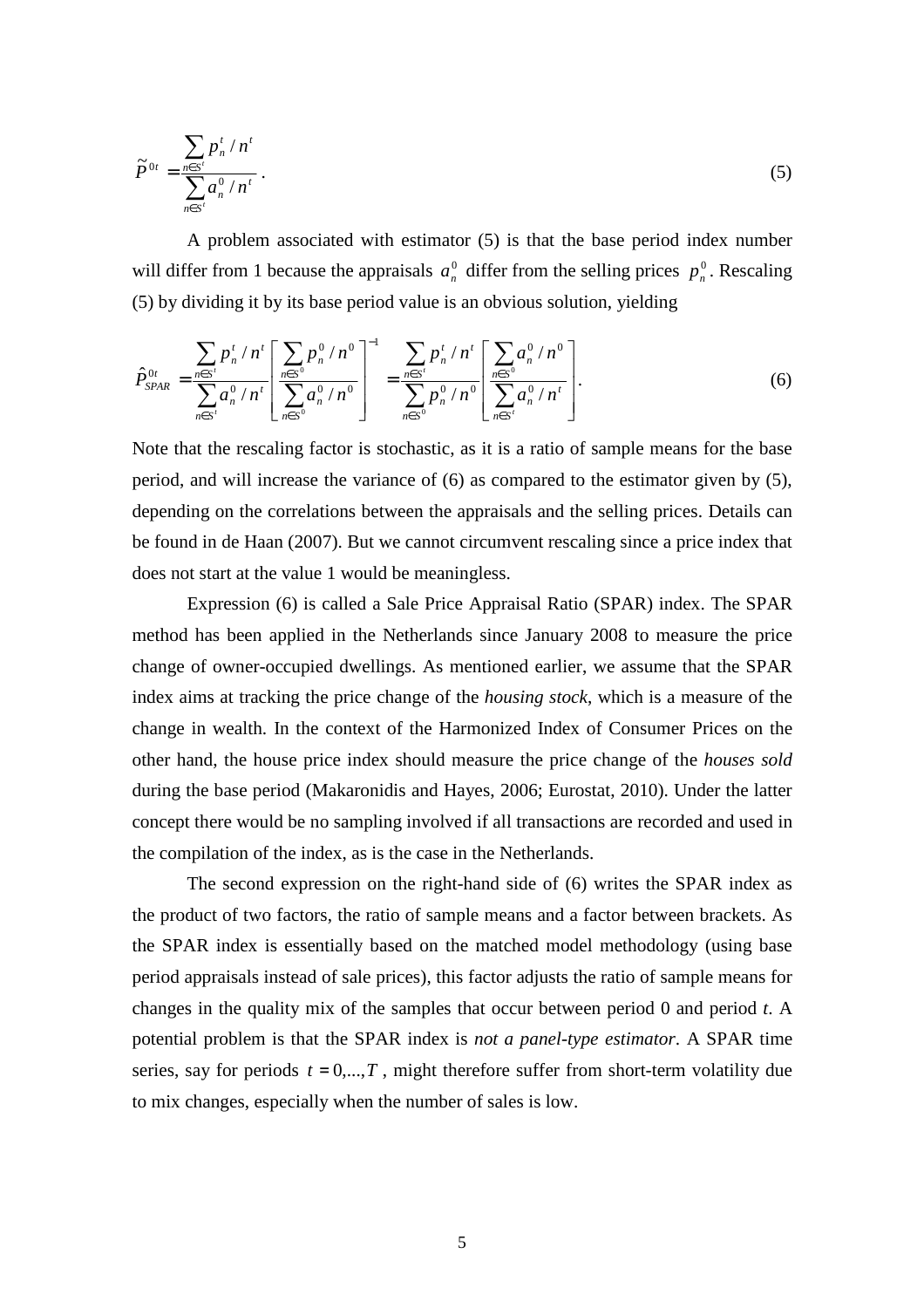## **3. Generalized Regression Estimation**

#### **3.1 A Simple GREG Method**

In this section we will outline an alternative approach to measuring house price change that makes use of appraisal data. The appraisals now serve as auxiliary information in a generalized regression (GREG) framework. Consider the following simple two-variable linear regression model:

$$
p_n^0 = \alpha^0 + \beta^0 a_n^0 + \varepsilon_n^0, \tag{7}
$$

where  $\varepsilon_n^0$  is the error term. Unlike hedonic regression models, which postulate a causal relation between the selling price  $p_n^0$  and a set of characteristics relating to the structure and the location of the housing units, this model does not say anything about how house prices are generated; equation (7) is merely a descriptive model.

Estimating model (7) by least squares regression on the data of sample  $S^0$  yields predicted prices

$$
\hat{p}_n^0 = \hat{\alpha}^0 + \hat{\beta}^0 a_n^0. \tag{8}
$$

The regression residuals for  $n \in S^0$  are  $e_n^0 = p_n^0 - \hat{p}_n^0$ . Assuming random sampling, as before, we can write the Horvitz-Thompson estimator  $\sum_{n \in S^0} p_n^0 / n^0$  of the mean value  $\sum_{n\in U^{0}} p_{n}^{0} / N^{0}$  as

$$
\sum_{n\in S^0} p_n^0 / n^0 = \sum_{n\in S^0} \hat{p}_n^0 / n^0 + \sum_{n\in S^0} e_n^0 / n^0 = \hat{\alpha}^0 + \hat{\beta}^0 \sum_{n\in S^0} a_n^0 / n^0 + \sum_{n\in S^0} e_n^0 / n^0.
$$
 (9)

Replacing the sample average of appraisals,  $\sum_{n\in S^0} a_n^0/n^0$ , by its population counterpart  $\sum_{n\in U^0} a_n^0/N^0$  yields the generalized regression (GREG) estimator:

$$
\hat{\overline{p}}_{GREG}^{0} = \hat{\alpha}^{0} + \hat{\beta}^{0} \sum_{n \in U^{0}} a_{n}^{0} / N^{0} + \sum_{n \in S^{0}} e_{n}^{0} / n^{0} = \sum_{n \in U^{0}} \hat{p}_{n}^{0} / N^{0} + \sum_{n \in S^{0}} e_{n}^{0} / n^{0}.
$$
\n(10)

Model-assisted sampling theory shows that GREG estimators are *asymptotically design unbiased* (Särndal, Swensson and Wretman, 1992), irrespective of the choice of regressors. Unless the sample would be small, the bias can be neglected. It is obvious that the GREG estimator (10) will be more efficient – in the sense that it has a lower variance – than the Horvitz-Thompson estimator (9). As a result, the GREG estimator will usually outperform the Horvitz-Thompson estimator in terms of the mean square error (the sum of the variance and the squared bias).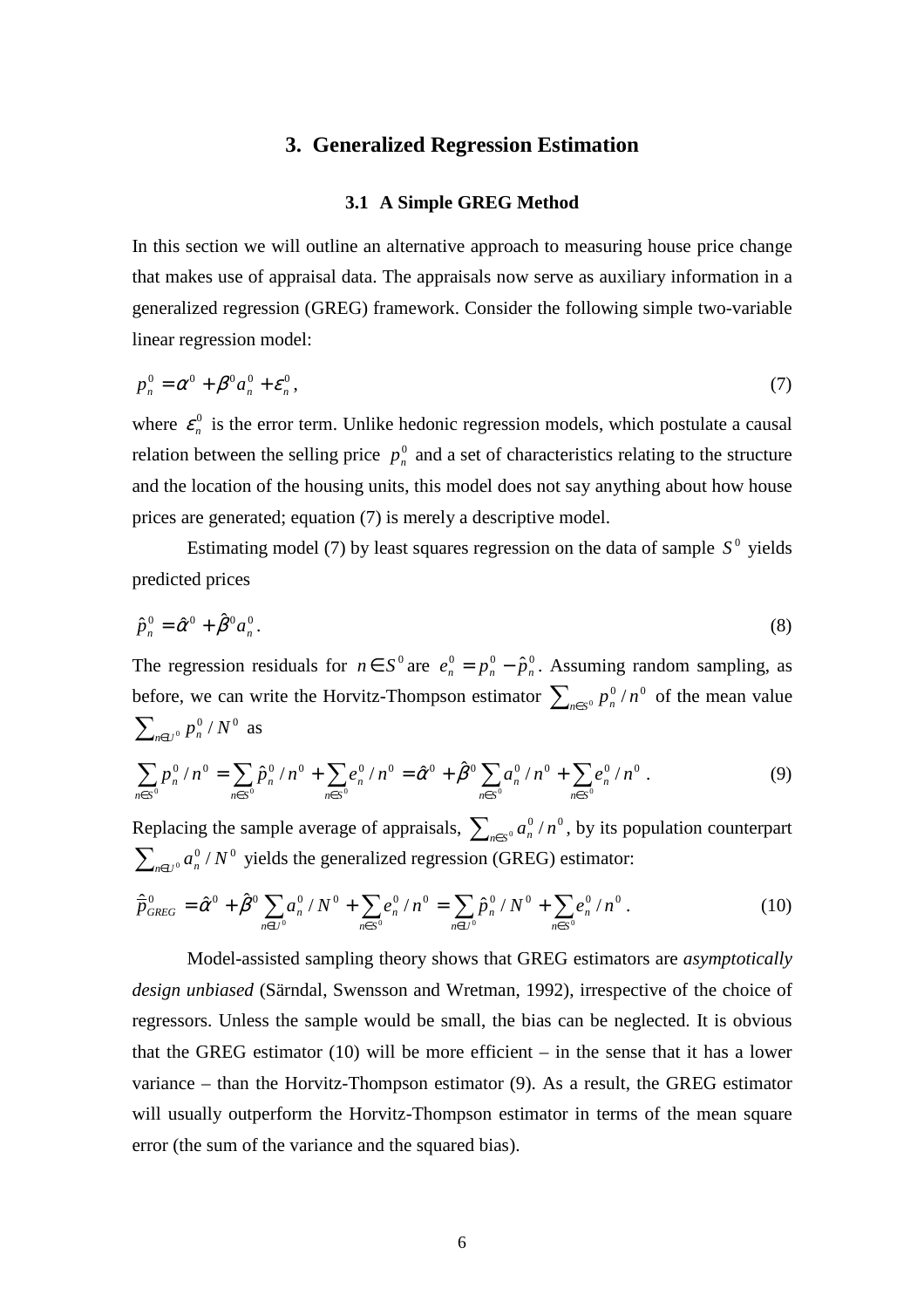The same procedure can be applied to the comparison period *t*. After estimating the model

$$
p_n^t = \alpha^t + \beta^t a_n^0 + \varepsilon_n^t \tag{11}
$$

through least squares regression on the data of the current period sample  $S<sup>t</sup>$ , we obtain predicted prices

$$
\hat{p}_n^t = \hat{\alpha}^t + \hat{\beta}^t a_n^0,\tag{12}
$$

which lead to the GREG estimator of the mean value of the housing stock in period *t*:

$$
\hat{\overline{p}}_{GREG}^t = \hat{\alpha}^t + \hat{\beta}^t \sum_{n \in U^t} a_n^0 / N^t + \sum_{n \in S^0} e_n^t / n^t = \sum_{n \in U^t} \hat{p}_n^t / N^t + \sum_{n \in S^t} e_n^t / n^t , \qquad (13)
$$

where  $e_n^t = p_n^t - \hat{p}_n^t$ *t n t*  $e_n^t = p_n^t - \hat{p}_n^t$  denote the period *t* regression residuals. For a fixed housing stock we have  $U^t = U^0$ , hence  $\sum_{n \in U^t} a_n^0 / N^t = \sum_{n \in U^0} a_n^0 / N^0$ , and it follows that

$$
\hat{\overline{p}}_{GREG}^t = \hat{\alpha}^t + \hat{\beta}^t \sum_{n \in U^0} a_n^0 / N^0 + \sum_{n \in S^t} e_n^t / n^t = \sum_{n \in U^0} \hat{p}_n^t / N^0 + \sum_{n \in S^t} e_n^t.
$$
\n(14)

The GREG estimator of house price change results simply from taking the ratio of equations (14) and (10):

$$
\hat{P}_{GREG}^{0t} = \frac{\hat{\overline{P}}_{GREG}^{t}}{\hat{\overline{P}}_{GREG}^{0}} = \frac{\hat{\alpha}^{t} + \hat{\beta}^{t} \overline{a}^{0} + \sum_{n \in S'} e_{n}^{t} / n^{t}}{\hat{\alpha}^{0} + \hat{\beta}^{0} \overline{a}^{0} + \sum_{n \in S^{0}} e_{n}^{0} / n^{0}} = \frac{\sum_{n \in U^{0}} \hat{p}_{n}^{t} / N^{0} + \sum_{n \in S'} e_{n}^{t} / n^{t}}{\sum_{n \in U^{0}} \hat{p}_{n}^{0} / N^{0} + \sum_{n \in S^{0}} e_{n}^{0} / n^{0}},
$$
\n(15)

where  $\bar{a}^0 = \sum_{n \in U^0} a_n^0 / N^0$ . Some additional small sample bias will be introduced due to the non-linear (ratio) structure. When using Ordinary Least Squares (OLS) regression to estimate the models (7) and (11), the unweighted sample means of regression residuals in (15),  $\sum_{n \in S^0} e_n^0 / n^0$  and  $\sum_{n \in S'} e_n^t / n^t$  $\sum_{n \in S'} e_n^t / n^t$ , will be equal to 0 and the GREG index reduces to

$$
\hat{P}_{GREG,OLS}^{0t} = \frac{\sum_{n\in U^{0}} \hat{P}_{n}^{t} / N^{0}}{\sum_{n\in U^{0}} \hat{P}_{n}^{0} / N^{0}} = \frac{\hat{\alpha}^{t} + \hat{\beta}^{t} \overline{a}^{0}}{\hat{\alpha}^{0} + \hat{\beta}^{0} \overline{a}^{0}} = \frac{\hat{\alpha}^{t} / \overline{a}^{0} + \hat{\beta}^{t}}{\hat{\alpha}^{0} / \overline{a}^{0} + \hat{\beta}^{0}}.
$$
\n(16)

As the first expression on the right-hand side of (16) indicates, the (OLS) GREG approach essentially imputes prices pertaining to the base period and the current period using equations (8) and (12). The difference with the hedonic *double imputation* method is twofold: a descriptive model, not a hedonic one, is used to estimate predicted prices –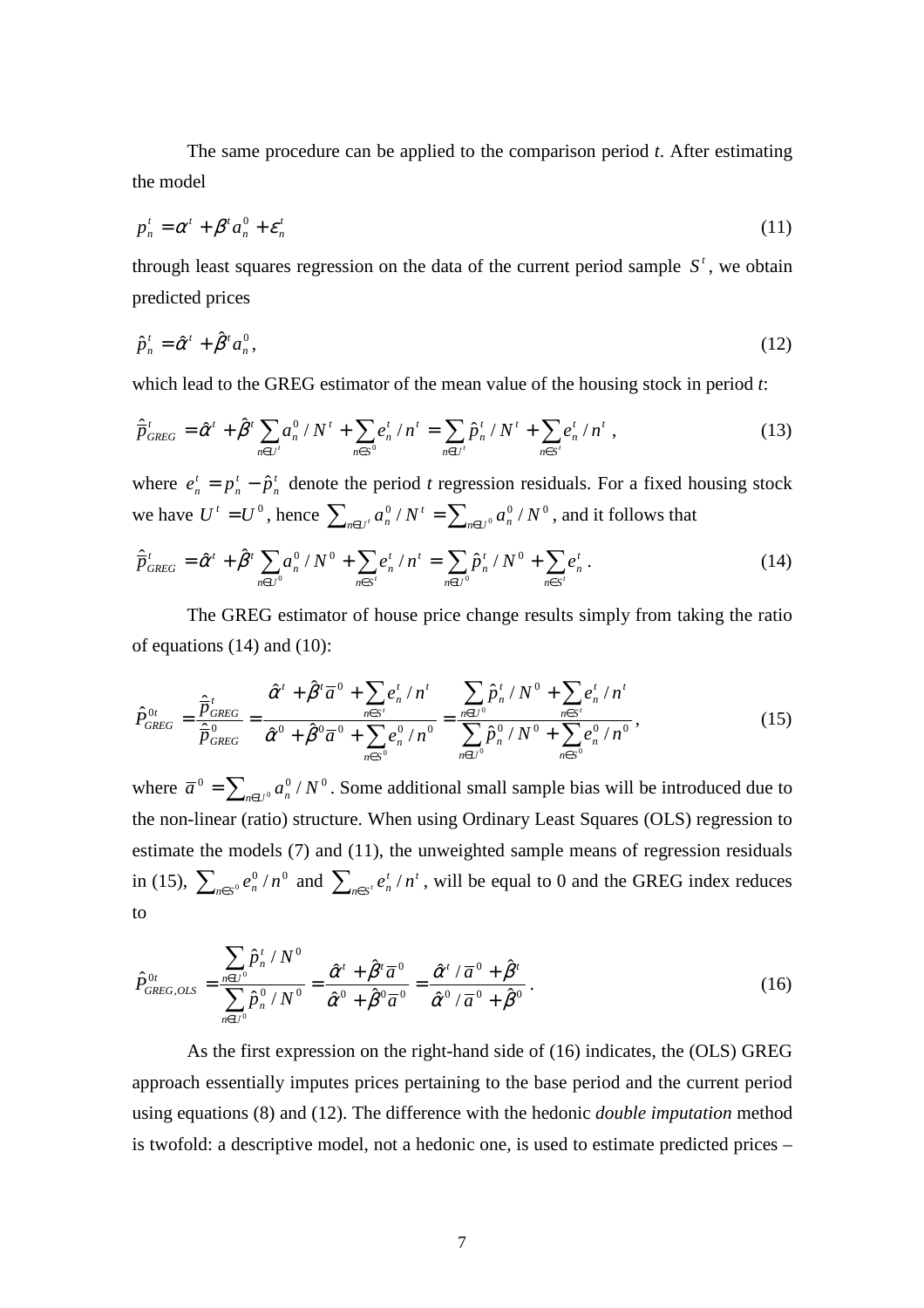so that we cannot speak of unbiased predicted prices – and prices are imputed for all houses of the housing stock instead of the sub-set of sampled houses.

#### **3.2 Properties of the GREG Index**

The (OLS) GREG index has several properties worth mentioning. First, the computation of the GREG index is very simple. Once the population mean of appraisals  $\bar{a}^0$  and the base period regression coefficients  $\hat{\alpha}^0$  and  $\hat{\beta}^0$  have been calculated, all that is needed is running a regression each month of selling prices against appraisals and plugging the coefficients  $\hat{\alpha}^t$  and  $\hat{\beta}^t$  into (16). Note that the GREG index can be written as a pseudo chain index:

$$
\hat{P}_{GREG,OLS}^{0t} = \frac{\hat{\alpha}^t / \overline{a}^0 + \hat{\beta}^t}{\hat{\alpha}^0 / \overline{a}^0 + \hat{\beta}^0} = \prod_{\tau=1}^t \frac{\hat{\alpha}^{\tau} / \overline{a}^0 + \hat{\beta}^{\tau}}{\hat{\alpha}^{\tau-1} / \overline{a}^0 + \hat{\beta}^{\tau-1}}.
$$
\n(17)

This can be helpful in practice, particularly when new appraisal data becomes available. New appraisal data often becomes available to the statistical agency with a considerable time lag, up to more than a year. There are two reasons for using the latest appraisal information. The quality of the appraisals may improve over time, which seems to have been the case in the Netherlands (de Vries *et al*., 2009). Also, the assumption of a fixed housing stock can be relaxed so that newly-built properties can be incorporated through chaining; the resulting chained GREG index takes the dynamics of the housing stock into account. The same advantages of chaining apply to the SPAR method. Suppose new appraisals, relating to period *T*  $(0 < T \le t)$ , are available in period  $t + 1$ . The time series can then be updated through chain-linking, i.e. by multiplying  $\hat{P}_{GREG,OLS}^{0t}$  $\hat{P}_{GREG,OLS}^{0t}$  by the month-to-month change  $(\tilde{\alpha}^{t+1} / \bar{a}^T + \tilde{\beta}^{t+1}) / (\tilde{\alpha}^t / \bar{a}^T + \tilde{\beta}^t)$ , where the coefficients now pertain to a regression of selling prices on the period *T* appraisals.

Second, *standard errors* of the GREG index can be estimated rather easily using the variance-covariance matrix of the regression coefficients, which is standard output of most statistical packages. An expression for the approximate standard error is derived in the Appendix. The standard error of the GREG index depends on the goodness of fit  $(R<sup>2</sup>)$  of the regression model. It is most likely that  $R<sup>2</sup>$  for the base period regression is higher than that for the current period regressions. This is because we expect to find a strong linear relation between appraisals and sale prices in the appraisal reference period while in later periods this relation will probably be weaker due to differing price trends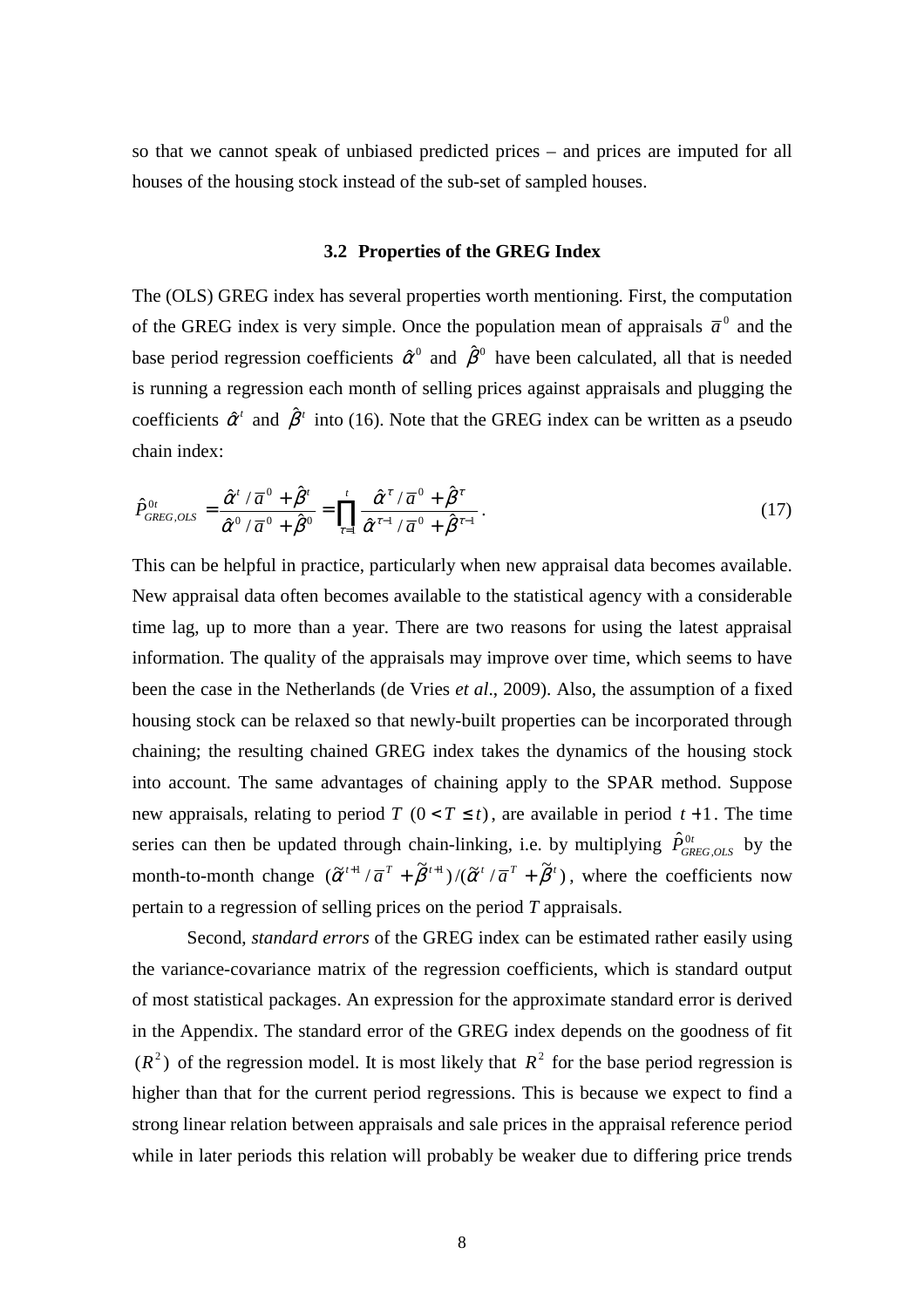across different types of houses or regions. The derivation of approximate standard errors for the SPAR index is a bit more complex because there is an additional source of sampling error, namely the sampling variability of the mean appraisals; see de Haan (2007).

The latter point brings us to the third property of the GREG index, namely its dependence on the *quality of the appraisal data*. For two reasons at least the appraisals may not exactly represent the transaction prices during the base period so that the model fit is not perfect  $(R^2 < 1)$ . The assessment authorities may not have (real time) access to the actual sale prices and therefore have to make their own judgements based on other information. But even if they knew the selling prices, the authorities may still decide to make adjustments when determining the property values. It can be argued that selling prices do not always properly measure the unknown market values – which can be seen as a latent variable – and tend to be more volatile. In this respect, Francke (2010) and others have used the term transaction noise.

The way in which the appraisals have been determined will affect the standard error of the GREG index. As long as the quality of the appraisal data is the same for all houses in stock, no bias arises since the appraisals only serve as an auxiliary variable in regressions run on the samples  $S^0$  and  $S^t$  of properties sold in periods 0 and *t*  $(t = 1, ..., T)$ . However, in general we expect the quality of the appraisals to be higher for properties belonging to the appraisal reference (base) period sample  $S^0$ , although this will most likely differ across valuation methods. In the Netherlands the properties are assessed for tax purposes, both for income tax and local taxes. The municipalities are responsible for the valuations. Several municipalities value the houses which are sold during the reference period (January) by the selling price. Houses which were not sold are sometimes valued by comparing them to similar traded houses. Some municipalities apparently use a form of hedonic regression to value the houses, but the methodology is unfortunately not made publicly available. For more information on the Dutch appraisal system, see de Vries *et al*. (2009).

So far we have assumed that the quality of the individual houses stays the same over time. This is a strong assumption. Thus, the fourth property – and most important drawback – of the GREG method is that the resulting price index suffers from *quality change bias* since explicit quality adjustments are not carried out. The same drawback holds true for the SPAR method and for the standard repeat sales method. In principle,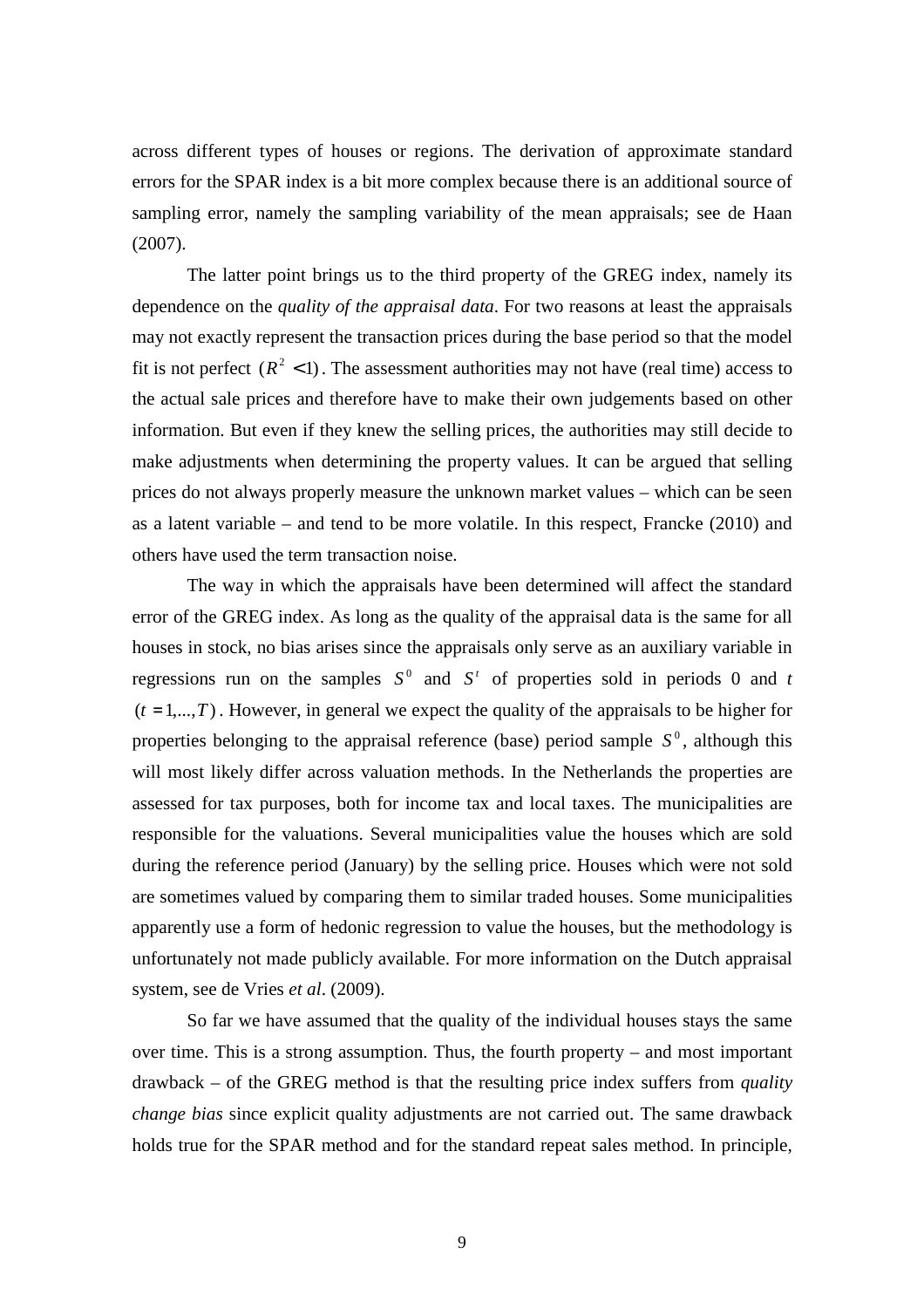hedonic regression methods can deal with the quality change problem, although it may prove difficult to control for all relevant price determining characteristics, in particular micro location. The SPAR method automatically controls for micro location, provided of course that the appraisals sufficiently account for this, as it is based on the matchedmodel methodology where the matching is done at the address level.

#### **3.3 Alternative GREG Estimators**

Statistics Netherlands not only computes house price indexes for the whole country but also for segments of the housing market, according to type of house (family dwellings and apartments) and region (provinces and large cities), mainly because of user needs. Another motivation behind stratifying the sample can be to mitigate the effect of *sample selection bias*. This type of bias may arise if the set of houses sold in a particular period is not a random selection from the housing stock. The nationwide index should then be indirectly computed as a weighted average of the stratum indexes instead of directly from all observations.

Suppose the total housing stock  $U^0$  is sub-divided into *K* non-overlapping strata  $U_k^0$  of size  $N_k^0$  ( $\sum_{k=1}^K N_k^0 = N^0$ )  $\int_{k=1}^{R} N_k^0 = N^0$ . The target price index (3) can now be rewritten as

$$
P^{0t} = \frac{\sum_{n\in U^{0}} p_n^t}{\sum_{n\in U^{0}} p_n^0} = \frac{\sum_{k=1}^K \sum_{n\in U_k^{0}} p_n^t}{\sum_{k=1}^K \sum_{n\in U_k^{0}} p_n^0} = \sum_{k=1}^K s_k^0 P_k^{0t}, \qquad (18)
$$

where  $P_k^{0t} = \sum_{n \in U_k^0} p_n^t / \sum_{n \in U_k^0} p_n^0$ *t n*  $P_k^{0t} = \sum_{n \in U_k^0} p_n^t / \sum_{n \in U_k^0} p_n^0$  is the target price index for stratum  $U_k^0$  ( $k = 1,...,K$ ). The base period stock value shares  $s_k^0 = \sum_{n \in U_k^0} p_n^0 / \sum_{n \in U_j^0} p_n^0$ , which serve as weights for the stratum indexes, are unknown and have to be estimated. Assuming the variables that define the strata are known for all  $n \in U^0$ , a natural choice for the weights would be the appraisal shares  $\hat{s}_k^0 = \sum_{n \in U_k^0} a_n^0 / \sum_{n \in U^0} a_n^0 = (N_k^0 / N^0) (\overline{a}_k^0 / \overline{a}^0)$ . Obviously, the stratum-defining housing variables should be included in the appraisal data set. In the Netherlands address and type of dwelling are included. This allows a sub-division of the population into cross classifications of location and type of dwelling. Appraisals may not always be accurate estimates of the 'true' market values of the individual properties but at the stratum level we expect the accuracy of the average appraisals to be sufficient for the computation of the weights.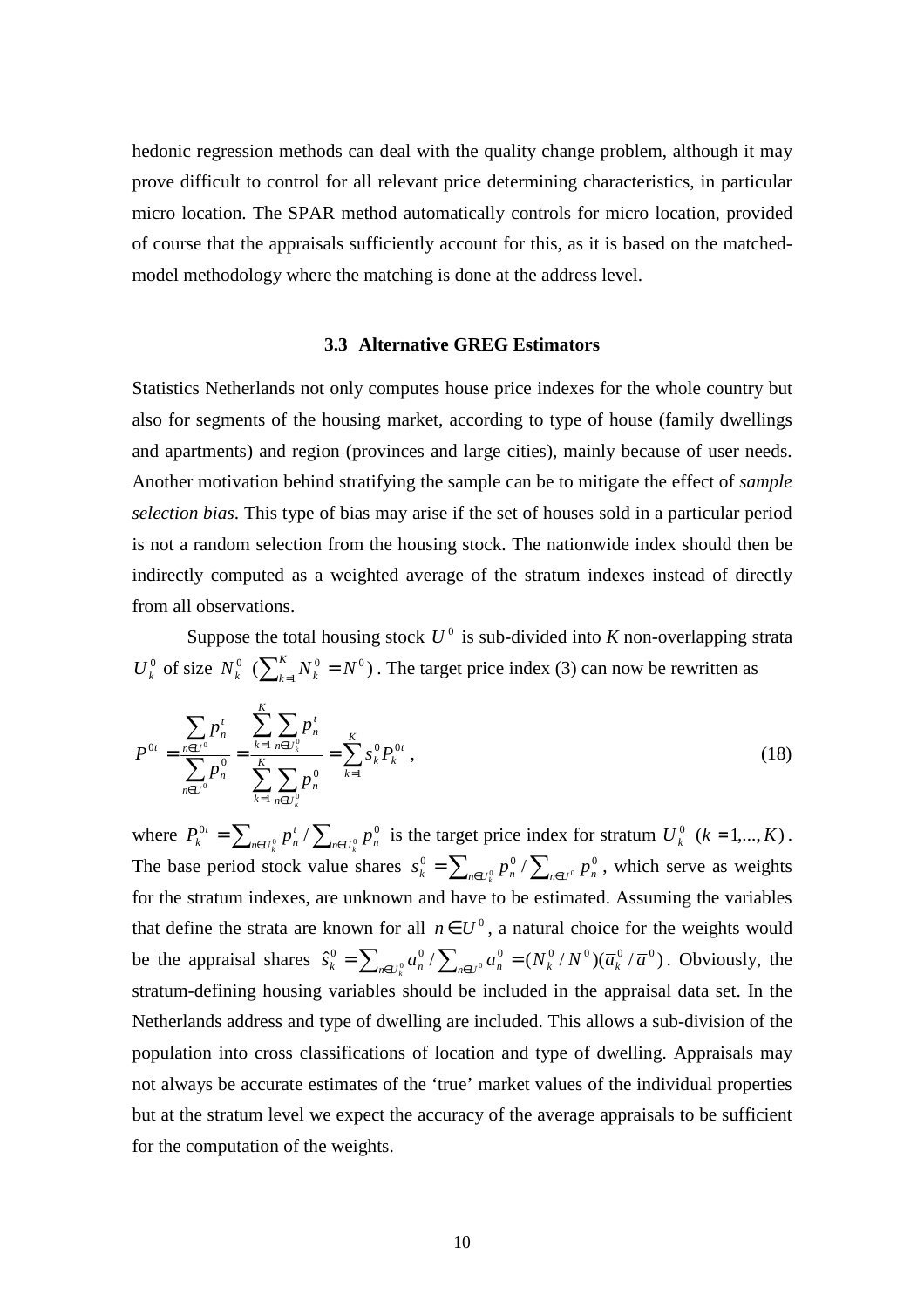Statistical techniques such as GREG estimation are typically applied to estimate totals or means for small domains for which the number of observations is so small that the standard errors using traditional (Horvitz-Thompson) estimators – in our case the ratio of sample means – would become unacceptably high. It should be mentioned that, even with the GREG method, the stratification scheme should not be too detailed since that might unduly raise the variance of the stratum indexes and hence of the aggregate index. More importantly perhaps, small sample bias will increase and may become nonnegligible with very small samples.

OLS regressions of selling prices on appraisals should now be run in every time period for each stratum in order to compute the aggregate GREG index. The stratified (OLS) GREG index is

$$
\hat{P}_{\text{StrGREG}}^{0t} = \sum_{k=1}^{K} \hat{s}_{k}^{0} \hat{P}_{k,\text{GREG},OLS}^{0t} = \sum_{k=1}^{K} \hat{s}_{k}^{0} \left( \frac{\hat{\alpha}_{k}^{t} / \overline{a}_{k}^{0} + \hat{\beta}_{k}^{t}}{\hat{\alpha}_{k}^{0} / \overline{a}_{k}^{0} + \hat{\beta}_{k}^{0}} \right);
$$
\n(19)

Differences in the slope coefficients  $\hat{\beta}_k^s$  ( $s = 0, t$ ) across the strata could be the result of sampling error or reflect a real phenomenon. The latter can be of particular importance for periods *t* which are very distant from period 0 as different housing market segments tend to show varying price trends. Whether any differences in the slope coefficients reflect a real phenomenon could be tested.

An alternative model, to be estimated on the entire data set, is one with a single intercept term, but where the  $\beta$ 's are allowed to differ across the strata. Let  $D_{n,k}$  be a dummy variable that has the value 1 if property *n* belongs to stratum *k* and 0 otherwise. In period *s*  $(s = 0, t)$  the model

$$
p_n^s = \alpha^s + \sum_{k=1}^K \beta_k^s D_{n,k} a_n^0 + \varepsilon_n^s
$$
 (20)

is estimated by OLS regression on the data of the sample  $S<sup>s</sup>$ , yielding predicted prices  $\widetilde{p}_n^s = \widetilde{\alpha}^s + \widetilde{\beta}_k^s a_n^0$ *s k*  $\tilde{p}_n^s = \tilde{\alpha}^s + \tilde{\beta}_k^s a_n^0$  for  $n \in U_k^0$ . The residuals again sum to zero and the new (unstratified) OLS GREG index becomes

$$
\widetilde{P}_{GREG,OLS}^{0t} = \frac{\sum_{n\in U^{0}} \widetilde{p}_{n}^{t} / N^{0}}{\sum_{n\in U^{0}} \widetilde{p}_{n}^{0} / N^{0}} = \frac{\sum_{k=1}^{K} \sum_{n\in U_{k}^{0}} \widetilde{p}_{n}^{t} / N^{0}}{\sum_{k=1}^{K} \sum_{n\in U_{k}^{0}} \widetilde{p}_{n}^{0} / N^{0}} = \frac{\widetilde{\alpha}^{t} + \sum_{k=1}^{K} \left(\frac{N_{k}^{0}}{N^{0}}\right) \widetilde{\beta}_{k}^{t} \overline{\alpha}_{k}^{0}}{\widetilde{\alpha}^{0} + \sum_{k=1}^{K} \left(\frac{N_{k}^{0}}{N^{0}}\right) \widetilde{\beta}_{k}^{0} \overline{\alpha}_{k}^{0}}.
$$
\n(21)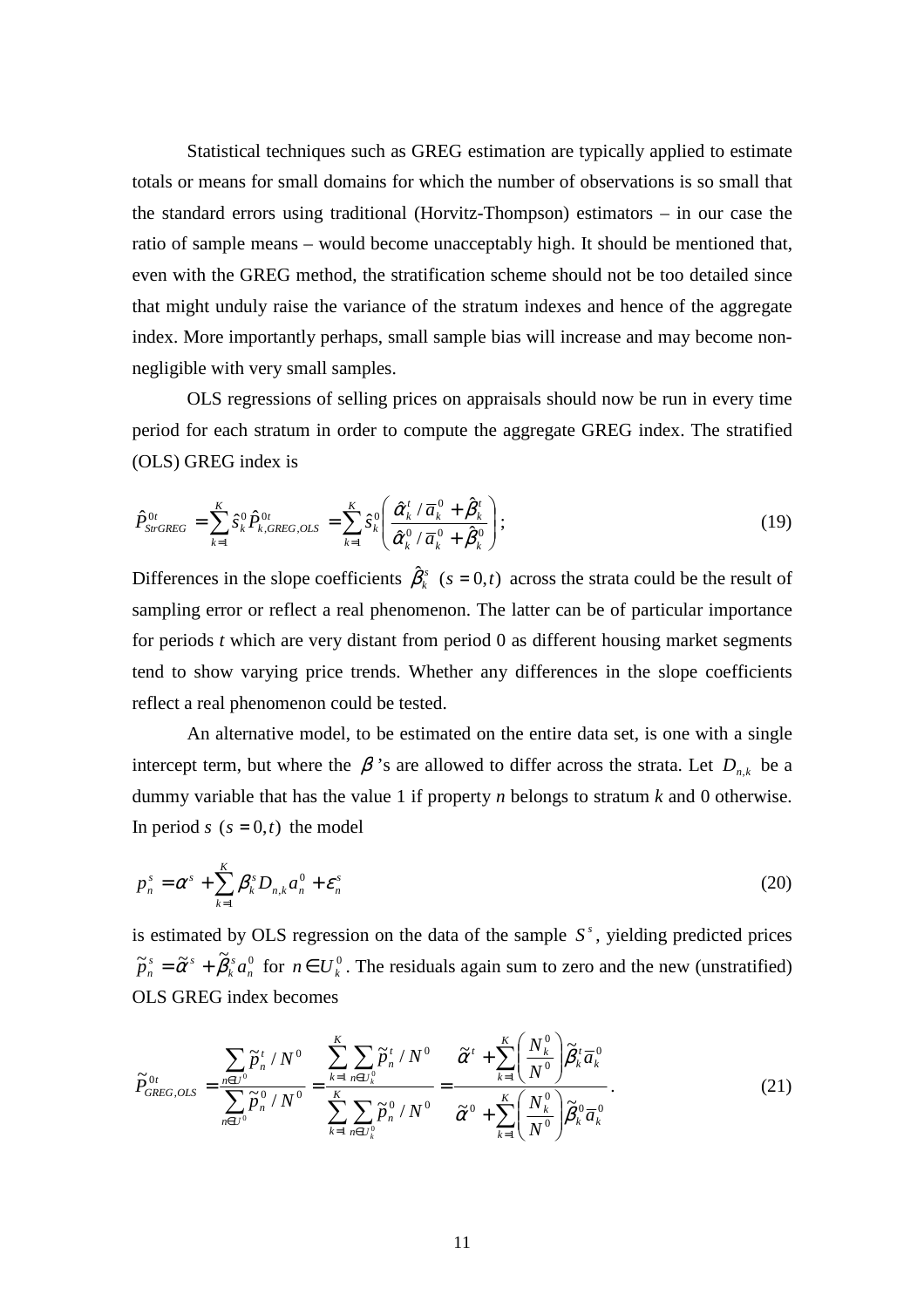Model (20) is more flexible than the original model given by equations (7) and (11), and could be useful if the proportionality between sale prices and appraisals fails. Estimator (21) reduces to the original GREG index (16) if the  $\tilde{\beta}_k^s$  $\widetilde{\beta}_{k}^{s}$ 's are all equal. In practice this will not happen, and (21) and (16) will give different answers. A common justification for the use of GREG estimators is that, being asymptotically unbiased, they are relatively *robust to model choice*. So we would expect the impact of the alternative model specification (21) to be moderate. On the other hand, it is well recognized in the literature that model dependence can be an issue under specific circumstances, notably when dealing with highly variable and outlier-prone populations. For example, Hedlin *et al*. (2001) stress the importance of a careful model specification search while Beaumont and Alavi (2004) focus on the treatment of outliers. It would therefore be worthwhile examining the effect of this alternative model specification.

## **4. Empirical Illustration**

For the empirical study we used two data sets from different sources. The first data set contains the sale prices of nearly all transactions of existing houses (excluding newlybuilt houses) in the Netherlands between January 2003 and March 2009 as registered by the Dutch land registry office. The total number of observations amounts to 1,126,242 or approximately 15 thousand per month. The sales were recorded at the time the final agreement was made at the notary's office, on average six weeks after the preliminary sale was agreed on. The second data set contains the government appraisals, relating to January 2003, for all owner-occupied dwellings in the housing stock. Because addresses are available in both data sets, we know the sale price and the appraisal value for each transaction. Because the type of dwelling is also available, we were able to stratify by dwelling type and location.

The first thing we did was run unstratified OLS regressions of selling prices on appraisals, using model (14), for all 75 months. A selection of the results is listed in Table 1; detailed empirical material is available from the authors upon request. Not surprisingly, the coefficients  $\hat{\beta}^t$  are different from zero at very low significance levels. In most cases the intercepts  $\hat{\alpha}^t$  differ significantly from zero at the 5% level. Roughly 80 to 90% of the variation in selling prices is 'explained' by the variation in appraisals, as shown by the  $R^2$  values. In other words, the correlation coefficient between selling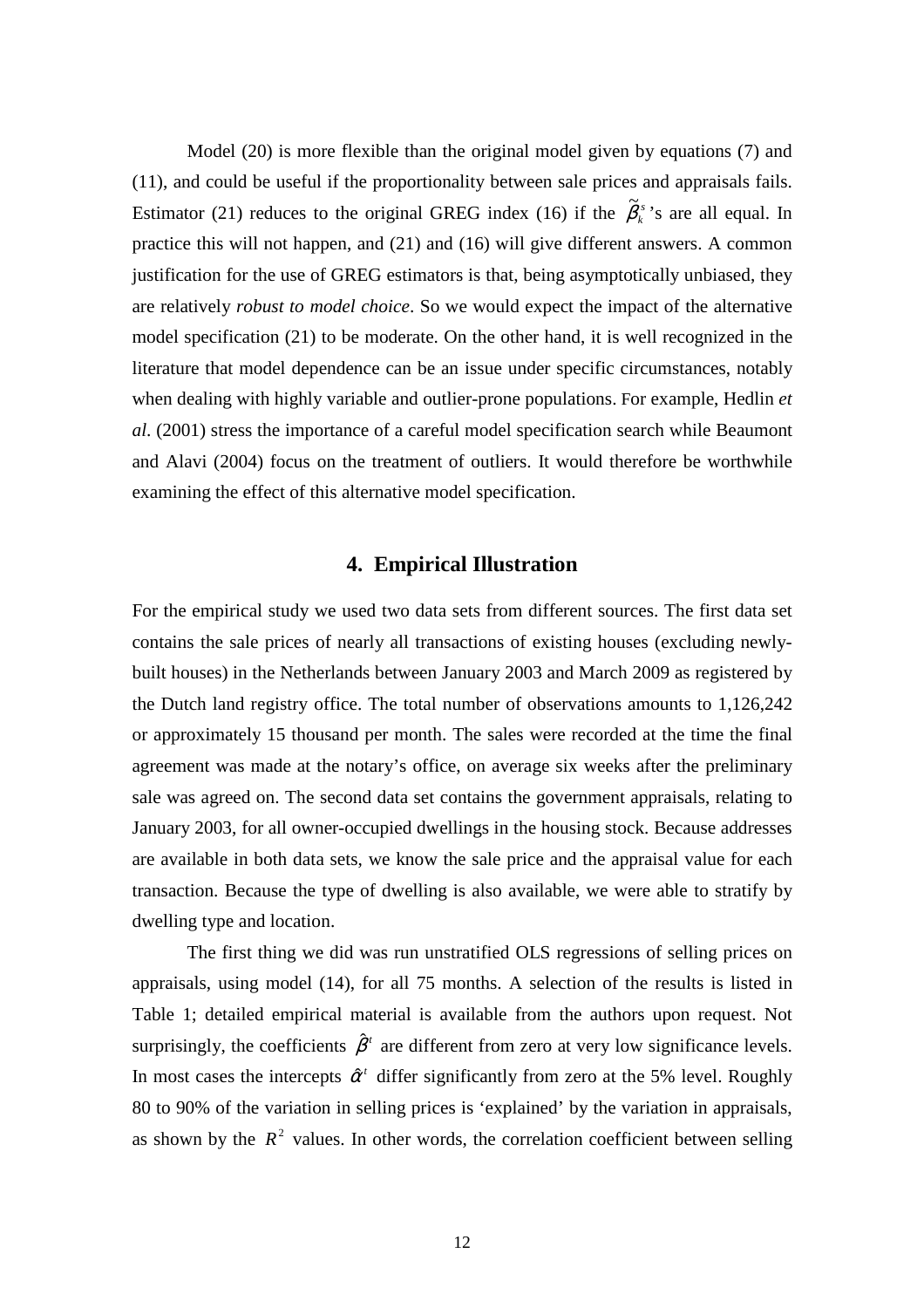prices and base period appraisals ranges from 0.89 to 0.95. Figure 1 shows that  $R^2$ diminishes slightly over time. As mentioned earlier, one of the reasons could be that different segments of the market exhibit different price changes. We were a bit surprised to find though that  $R^2$  is not the highest in January 2003, being the appraisal reference period.

[Insert Table 1]

[Insert Figure 1]

Based on the above regression results, we computed GREG price index numbers according to equation (16). From January 2003 until mid 2008 house prices increased by some 25% in the Netherlands but then started to fall, probably due to the financial and economic crisis. Importantly, the GREG index turns out to be a lot smoother than the simple ratio of sample means as Figure 2 makes clear, which is precisely what the index has been designed for.

[Insert Figure 2]

Figure 3 compares the GREG index with the SPAR index. In general the trend of both indexes is very similar, although there appears to be a small difference by the end of the period. Figure 4 shows that the month-to-month changes in the GREG and SPAR indexes do not differ much either, the GREG index being just a little bit less volatile. So we can conclude that, at the nationwide level, both methods generate more or less equal results. Note that the SPAR index in Figures 3 and 4 is not the official SPAR index published by Statistics Netherlands. We computed a fixed base index using appraisals for January 2003 only whereas the official index is a chained index, based on appraisals for various reference periods; see also Section 5.3.

[Insert Figure 3]

[Insert Figure 4]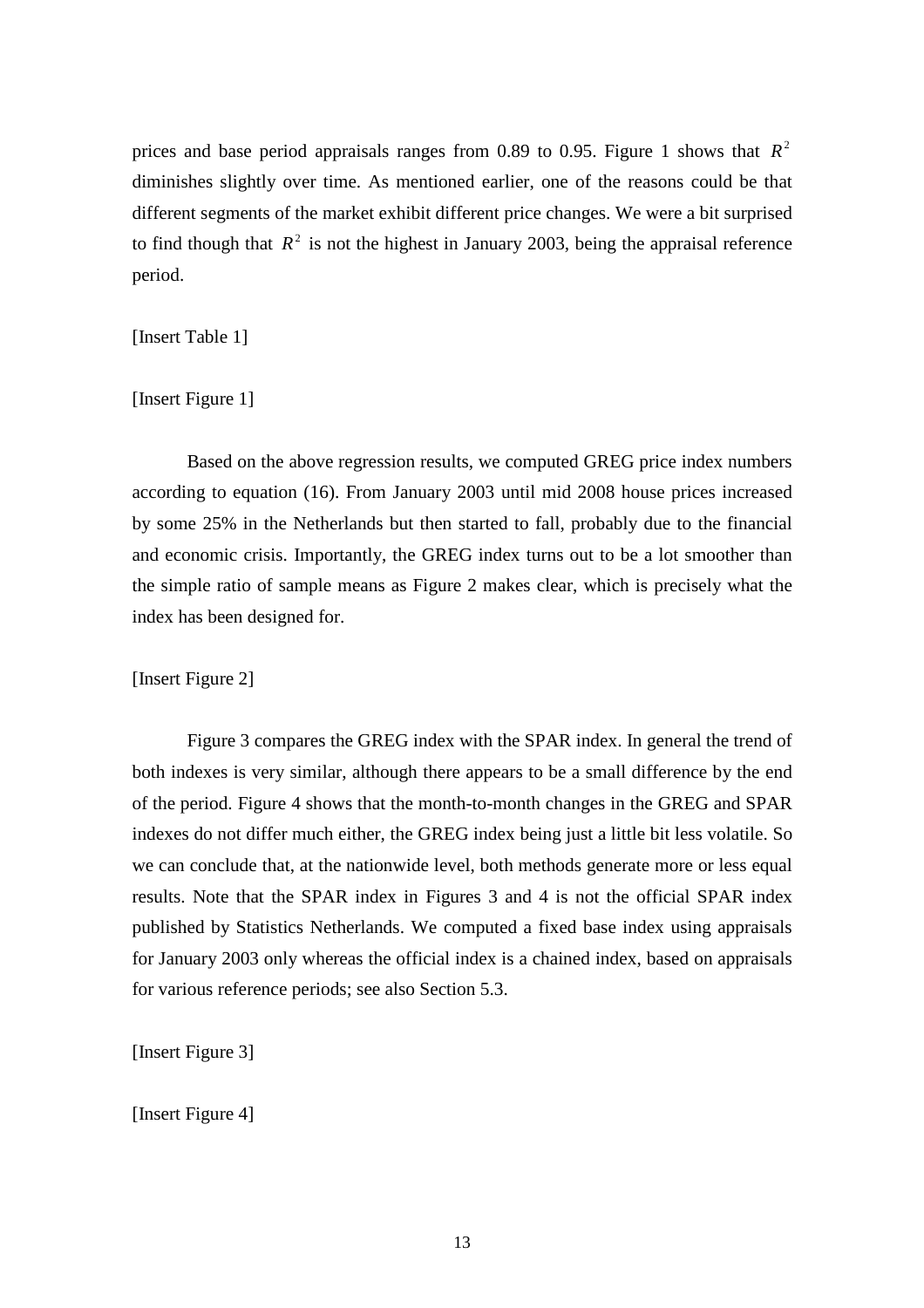Next we stratified the data by thirteen provinces and five types of dwellings, ran OLS regressions per month for the resulting 65 strata and calculated GREG indexes as well as sample means ratios. Figure 5 displays the results for one stratum, apartments in the province of Friesland. Due to the relatively low number of observations there are some dramatic spikes, for instance in September 2009 when the ratio of sample means increases by 50%. Again, the GREG index is smoother than the ratio of sample means (but still very volatile) and strikingly similar to the SPAR. The same picture emerges for the other strata, so we do not present those results.

#### [Insert Figure 5]

Finally, using the stratum results, we computed stratified GREG indexes for the whole country according to equation (19), where the base period appraisal shares serve as stock value weights. As can be seen from Figure 6, there are hardly any differences between the stratified and unstratified GREG indexes, suggesting that sample selection bias is not a major issue. Figure 6 also shows a second alternative GREG price index, computed according to equation (21), which is based on OLS regressions of the dummy variable model (20). And again, the differences with the original GREG index appear to be small.

#### [Insert Figure 6]

It should be noted that even within strata some houses are still more likely to sell than others, in particular during the crisis after 2008, so that some sample selection bias in the GREG and SPAR indexes will remain. The direction and magnitude of this bias can only be predicted if data on property characteristics was available to estimate the likelihood of houses to sell. Also, as was mentioned earlier, a too detailed stratification will increase both the sampling variance and small sample bias in case the number of houses sold is extremely low and may raise rather than reduce the mean square error of the estimators.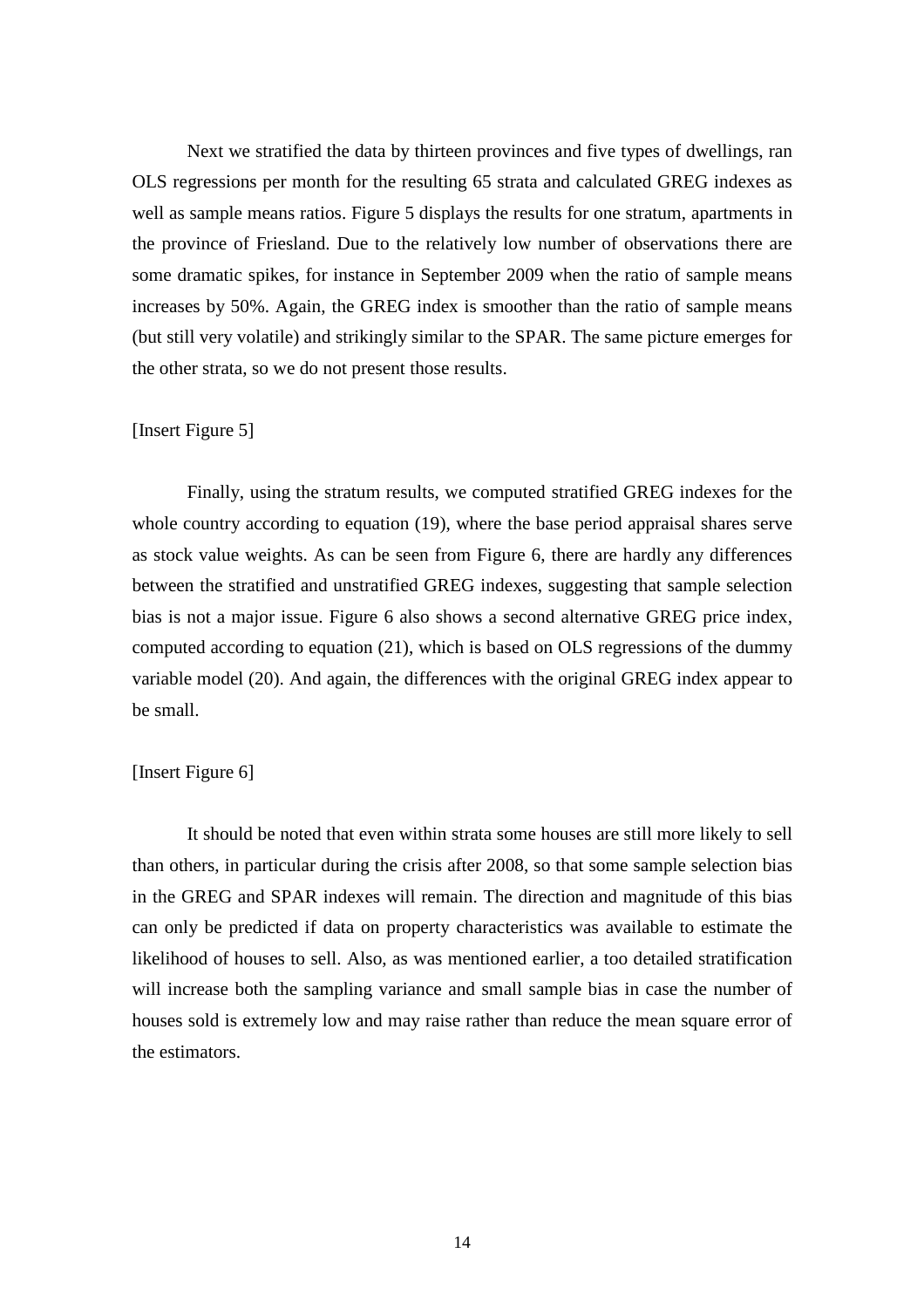## **5. Discussion**

#### **5.1 Comparing GREG to SPAR**

The most interesting question arising from Section 4 is: why are the GREG and SPAR index numbers so similar in spite of their very different construction methods? It is not remarkable that the trends are similar: although the GREG index does not rely on the matched-model methodology, this index does aim at the same target as the SPAR index. If the sample sizes  $n^0$  and  $n^t$  would approach the population size  $N^0$  – which in reality will of course never happen – then both price indexes approach the value change of the fixed housing stock. Put differently, the two methods are both asymptotically unbiased or 'consistent'.

What may come as a surprise is that the GREG index exhibits roughly the same amount of volatility over time as the SPAR index. To understand the reason why, recall that, with OLS, the regression residuals sum to zero in every time period. This implies  $\sum_{n\in S^0} p_n^0/n^0 = \sum_{n\in S^0} \hat{p}_n^0/n^0$  and  $\sum_{n\in S'} p_n^t/n^t = \sum_{n\in S'} \hat{p}_n^t/n^t$ *t n t n*∈ S  $\sum_{n \in S'} p_n^t / n^t = \sum_{n \in S'} \hat{p}_n^t / n^t$ . For the basic regression models (7) and (11), the SPAR index can thus alternatively be written as

$$
\hat{P}_{SPAR}^{0t} = \frac{\sum_{n \in S^t} \hat{p}_n^t / n^t}{\sum_{n \in S^0} \hat{p}_n^0 / n^0} \left[ \frac{\sum_{n \in S^0} a_n^0 / n^0}{\sum_{n \in S^t} a_n^0 / n^t} \right] = \frac{(\hat{\alpha}^t + \hat{\beta}^t \overline{a}^{0(t)}) / \overline{a}^{0(t)}}{(\hat{\alpha}^0 + \hat{\beta}^0 \overline{a}^{0(0)}) / \overline{a}^{0(0)}} = \frac{\hat{\alpha}^t / \overline{a}^{0(t)} + \hat{\beta}^t}{\hat{\alpha}^0 / \overline{a}^{0(0)} + \hat{\beta}^0},
$$
\n(22)

using (8) and (12) for  $n \in S^0$  and  $n \in S^t$ , respectively, where  $\overline{a}^{0(0)} = \sum_{n \in S^0} a_n^0/n^0$  and *t*  $n \in S^t$ <sup>*u*</sup> $n$ </sup>  $\overline{a}^{0(t)} = \sum_{n \in S'} a_n^0 / n^t$  for short. There is a striking similarity between the last expression on the right-hand sides of (22) and (16). The only difference is that the SPAR index (22) divides the coefficients  $\hat{\alpha}^0$  and  $\hat{\alpha}^t$  by the sample means of appraisals,  $\bar{\alpha}^{0(0)}$  and  $\bar{\alpha}^{0(t)}$ , whereas the GREG index (16) divides them both by the fixed, non-stochastic population mean  $\bar{a}^0$ . Essentially, the SPAR index is a fully sample-based estimator of the GREG index.

Compared with the SPAR method, the GREG approach eliminates one source of sampling error, i.e., the sampling variability of the mean appraisals. In accordance with generalized regression theory, we would intuitively expect the GREG method to reduce the sampling error of the price index and produce a less volatile time series (under the reasonable assumption that  $\bar{a}^{0(t)}$  and  $\hat{\alpha}^t$  are uncorrelated across periods  $t = 0,...,T$ ). Put differently, while the GREG method has been designed as an improvement over the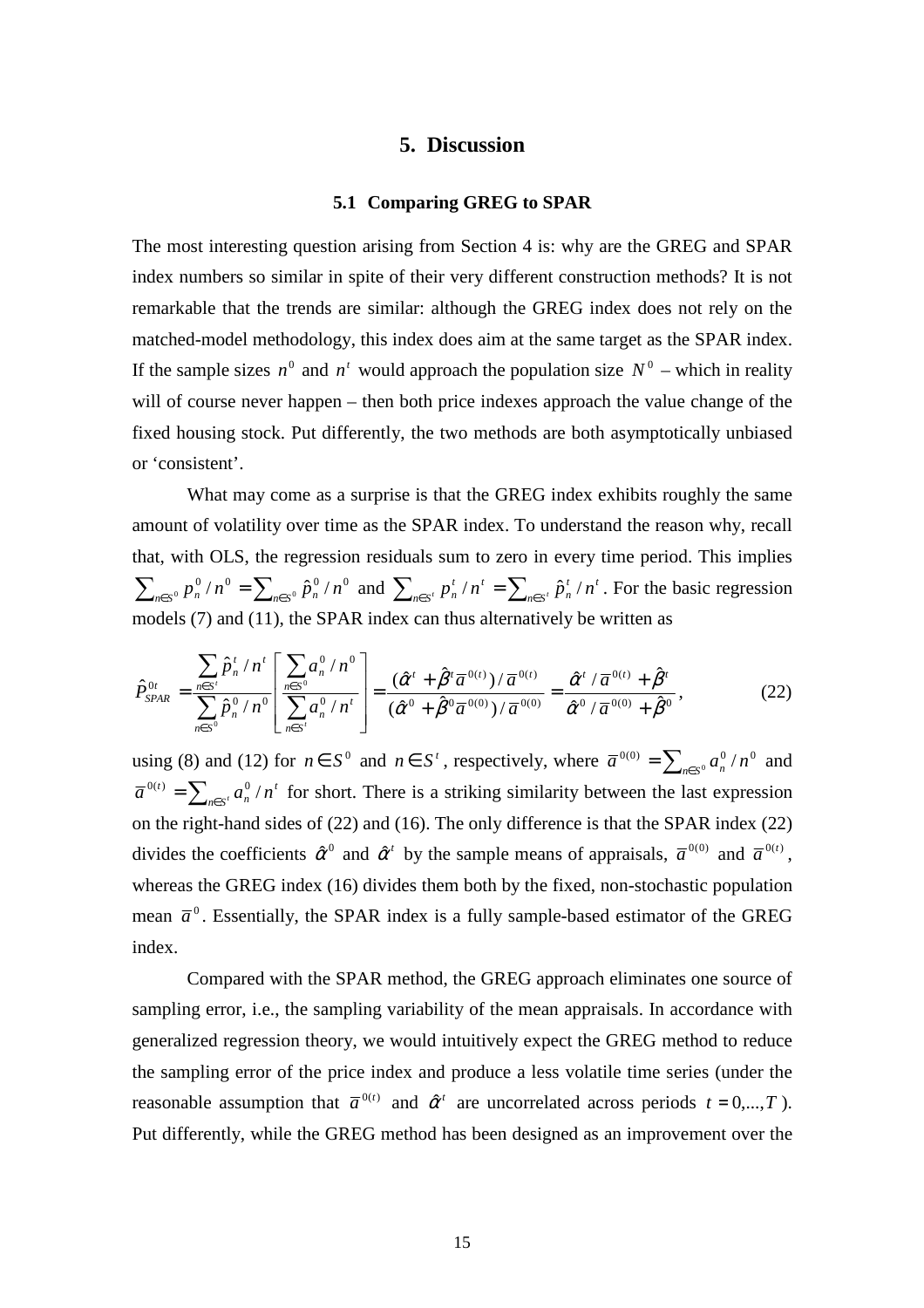ratio of sample means, we might have expected it to work as a smoothing procedure for the SPAR index also. But, as was shown in Section 4, in practice this is hardly the case. This result can be explained as follows.

The variance reduction of the GREG index relative to the SPAR depends on the value of the intercept terms from the regressions in periods 0 and *t*. If the regression lines passed exactly through the origin  $(\hat{\alpha}^t = \hat{\alpha}^0 = 0)$ , then the GREG index and SPAR index would both be equal to the ratio of the slope coefficients  $\hat{\beta}^t / \hat{\beta}^0$  and no reduction in variance would be achieved. In the less extreme case, when  $\hat{\alpha}^t$  and  $\hat{\alpha}^0$  are close to 0 and the ratios  $\hat{\alpha}^t / \overline{a}^0$ ,  $\hat{\alpha}^t / \overline{a}^{0(t)}$ ,  $\hat{\alpha}^0 / \overline{a}^0$  and  $\hat{\alpha}^0 / \overline{a}^{0(0)}$  in (16) and (23) are very small compared to  $\hat{\beta}^t$  and  $\hat{\beta}^0$ , the GREG and SPAR indexes will differ only slightly and the variance reduction will be marginal; see also the Appendix.

The latter is indeed what happens in practice, as can be seen from Figures 7 and 8 where the values of  $\hat{\alpha}^t / \overline{a}^0$  and  $\hat{\alpha}^t / \overline{a}^{0(t)}$  and those of  $\hat{\beta}^t$  are plotted over time. The ratios  $\hat{\alpha}^t / \overline{a}^0$  and  $\hat{\alpha}^t / \overline{a}^{0(t)}$  are remarkably similar and small as compared to the  $\hat{\beta}^t$ 's. Although we cannot ignore those ratios, it is the change in  $\hat{\beta}^t$  that mainly drives the GREG and SPAR indexes. The SPAR index is not only a fully sample-based estimator of the GREG index, as mentioned above, it appears to be almost as efficient.

[Insert Figure 7]

[Insert Figure 8]

## **5.2 The Volatility of the Slope Coefficient**

Several factors may have contributed to the volatility of the slope coefficients  $\hat{\beta}^i$  in our regressions of selling prices on appraisals and hence of the GREG and SPAR indexes. We will briefly discuss three of these factors: sample mix change, heteroskedasticity and outliers.

A sample of houses can be viewed as a sample of locations, or addresses, since houses are attached to the land they are built on. A change in the sample mix is nothing else than a change in the observed mix of locations at the lowest level. A *location mix change* affects the sample composition in terms of the average quality characteristics of the properties, such as the number of rooms, surface area, etc. In our simple framework,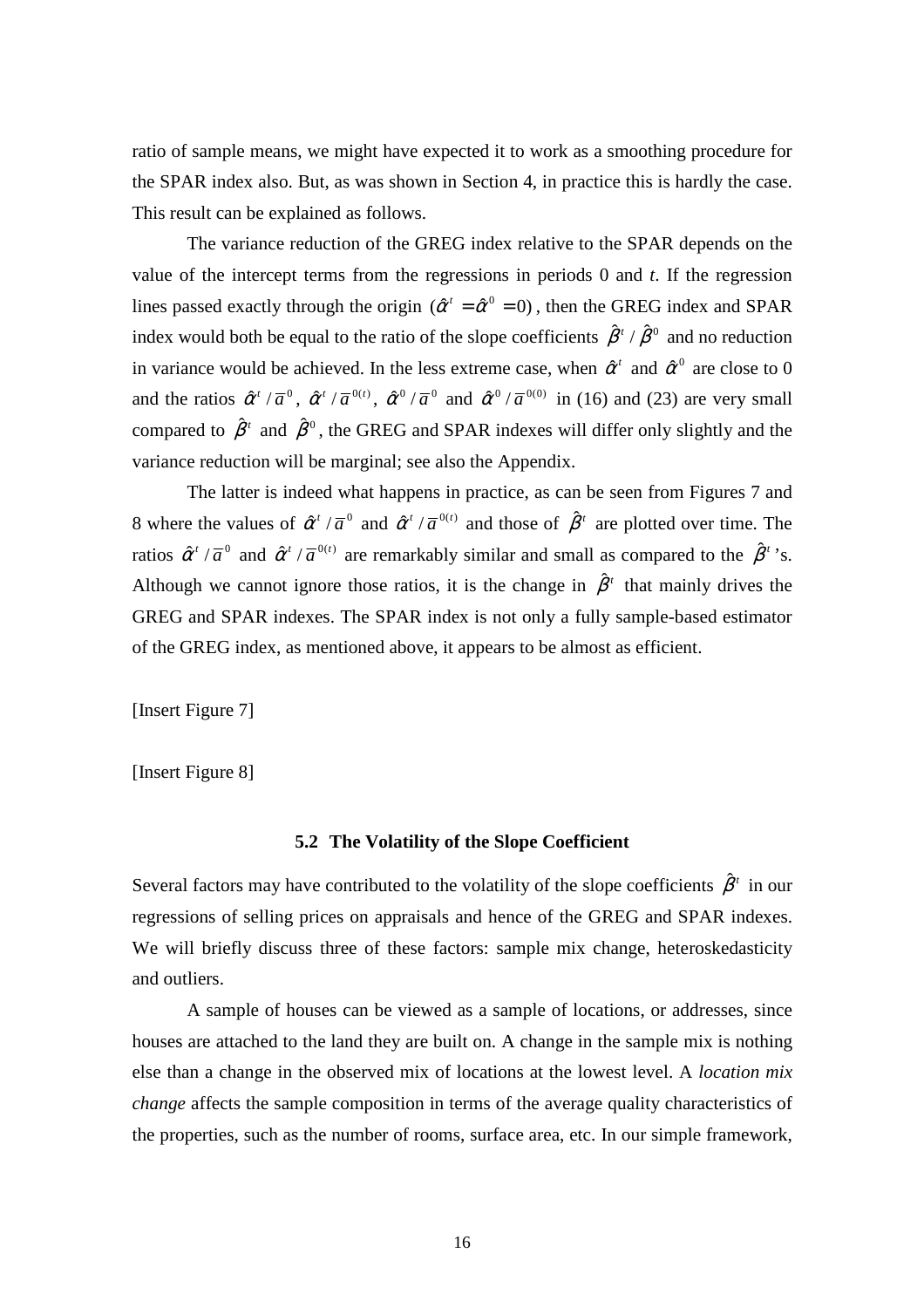where we observe only one (non-physical) characteristic, namely the appraised value, a location mix change boils down to a change in the sample distribution of the appraisals. This, together with any varying price changes across market segments, induces a change in the sample distribution of the ratios  $p_n^t / a_n^0$ *t*  $p_n^t / a_n^0$ , which in turn leads to a change in  $\hat{\beta}^t$  in the two-variable regression model (11).

Other than by stratification there is little we can do about the effect of changes in the sample mix of locations (but stratifying by province and type of dwelling did not help much), so the volatility of  $\hat{\beta}^t$  and therefore of the GREG and SPAR indexes, will be difficult to reduce. Controlling for location at the address level is also impossible in hedonic imputation methods. Here, the effect of (location) mix change is mitigated by controlling for region plus a range of physical characteristics. However, this does not necessarily mean that hedonic imputation will produce more stable index series than the GREG or SPAR methods. Most standard hedonic models fit the cross sectional data less well than our model does, and the characteristics' coefficients typically exhibit a great deal of variability over time. So maybe it is not surprising that Bourassa, Hoesli and Sun (2006) find that "the SPAR index [….] reliably tracks house price changes, but exhibits less volatility than index methods that require more parameter estimates."

We can alternatively look at the variability of the slope coefficient from a purely statistical perspective. It is well known that in a two-variable model the OLS estimator  $\hat{\beta}^t$  can be written as

$$
\hat{\beta}^t = r(p^t, a^0) \frac{s(p^t)}{s(a^0)},
$$
\n(23)

where  $r(p^t, a^0)$  denotes the sample correlation coefficient in period *t* between selling prices and appraisals, which is equal to the square root of  $R^2$ ;  $s(p^t)$  and  $s(a^0)$  are the corresponding sample standard deviations. A comparison of Figures 1 and 8 suggests that sudden changes in  $R^2$  are largely responsible for the volatility of  $\hat{\beta}^t$ . In December 2004 for example, a substantial drop in  $R^2$  coincides with a significant decrease of  $\hat{\beta}^i$ (and with a decrease in the GREG and SPAR indexes, as shown by Figure 4).

Least squares regression can either be weighted or unweighted. In the absence of *heteroskedasticity*, i.e., when the variance of the errors is constant, OLS should be used. Weighted Least Squares (WLS) is preferred if there is evidence of heteroskedasticity; using appropriate weights, WLS will lead to more stable coefficients than OLS. In this case the unweighted sample sum of the residuals differs from zero so the estimator (15)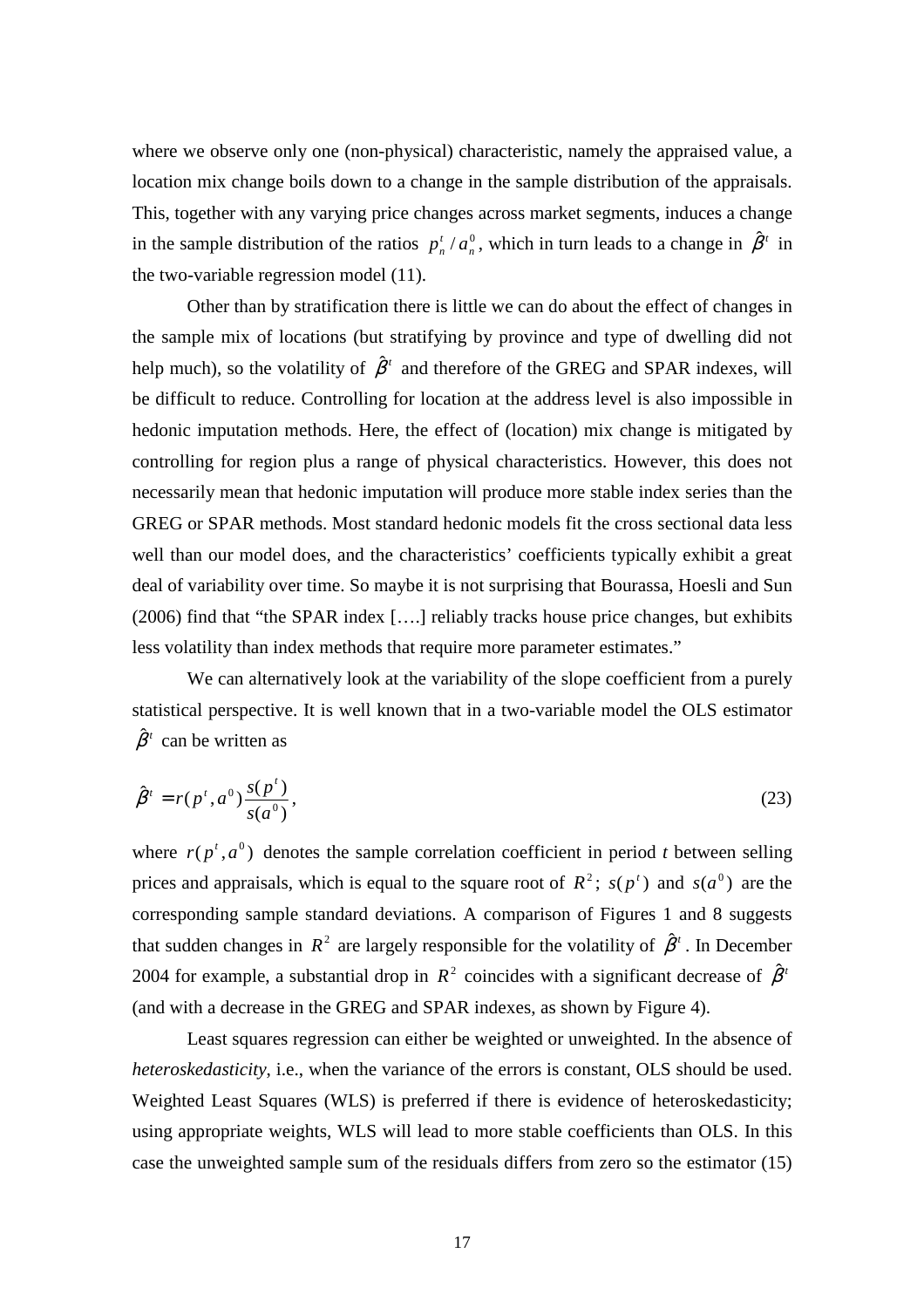has to be applied. To facilitate the interpretation of the GREG index and the comparison with the SPAR index, in Section 3 we assumed away the problem of heteroskedasticity and restricted ourselves to OLS. Note that the (OLS) GREG estimator (16) remains asymptotically design unbiased if heteroskedasticity is present.

The most interesting form of (classical) heteroskedasticity – and, given our data set, the only form we would have been able to reduce – would arise if the variance of the errors of our regression model (11) depended on the appraisal value, being the only regressor. However, the residuals from our OLS regressions do not point to substantial heteroskedasticity of this type. This is illustrated in Figure 9 for three months, including the base period (January 2003), where the sale prices are plotted against the appraisals; the regression lines are also given. To be sure, we also performed the White (1980) test. This test did not point towards the presence of this form of heteroskedasticity either.

#### [Insert Figure 9]

Our initial data set of sale prices and appraisals included some obvious *outliers*. To estimate the GREG index we therefore made use of a cleaned data set that has been prepared to compute the official Dutch house price index. Statistics Netherlands applies several data cleaning procedures. Houses that were sold more than once in a month are excluded from the data set. To delete entry errors and outliers that may unduly affect the results, properties with sale prices or appraisals below  $\text{\textsterling}10,000$  or above  $\text{\textsterling}5,000,000$  and properties with 'unrealistic' sale price-appraisal ratios are also removed. The removal of 'unrealistic' observations is done by looking at the distribution of the logarithm of the sale price-appraisal ratios; all observations are deleted for which the log ratio differs more than 5 standard deviations from the mean. For more information, see Statistics Netherlands (2008).

These procedures are rather arbitrary. For regression-based estimators such as the GREG it is more appropriate to delete observations with high leverage, i.e. to delete those sample units that have a big impact on the regression coefficients when they are excluded from the sample. A well-known measure in this context is the DFBETA of a sample unit (Cook and Weisberg, 1982). Since the SPAR can be written as a regressionbased index, this measure could be used here as well to detect and delete outliers. The scatter plots in Figure 9 show that the cleaned data set still contains some big outliers.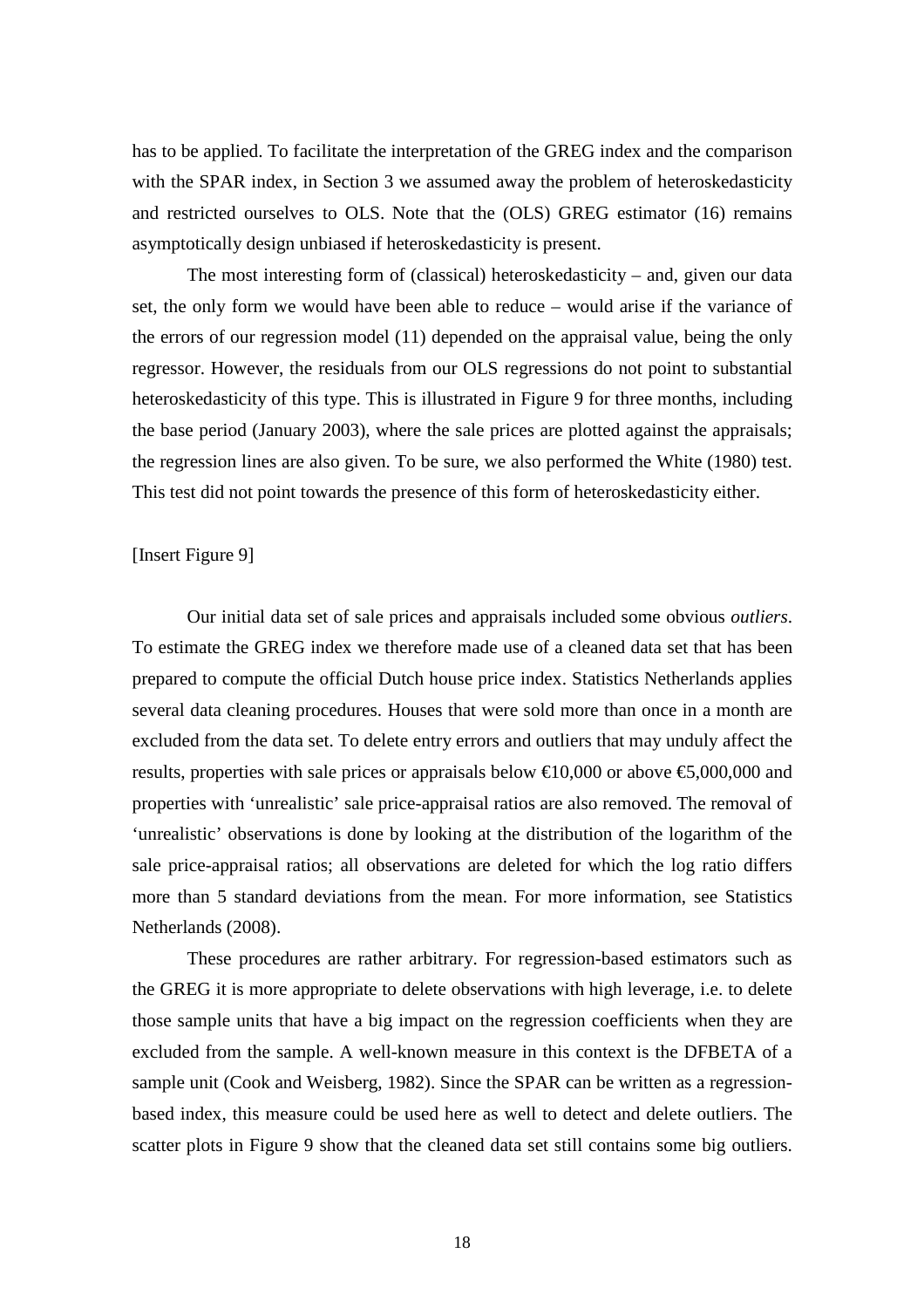Whether these have high leverage, and whether removing them will reduce the volatility of the  $\hat{\beta}^t$ 's and the GREG and SPAR indexes, remains to be seen.

#### **5.3 Some Further Points**

The GREG method is based on the premise of a fixed housing stock. That is, we have assumed that there are no entries (e.g., newly-built houses) or exits (discarded houses) and that housing quality remains fixed over time. Our approach is non-symmetric in that we condition on the *base period* stock. From an index number point of view we estimate a Laspeyres price index for the housing stock where the quantities are all equal to 1 because every house is treated as a unique property. An equally justifiable approach would be to measure the price change of the current period stock, which includes additions to the stock in each period, using a Paasche index. Taking the geometric mean of both indexes would lead to the Fisher index. The Fisher index is a preferred measure of price change due to its symmetric form. The construction of a Fisher-type GREG index is, however, infeasible since the Paasche component requires real time assessed values for houses that are new to the stock, which are obviously not available.

The assumption of a fixed (base period) housing stock can be relaxed through annual chaining, provided that the housing stock is re-assessed annually. This is the current state of affairs in the Netherlands; in the past, assessments were undertaken once every three or four years. Annual updating of the appraisals might also adjust for quality changes of the properties, to some extent at least, because the updated appraisals likely account for major repairs, remodelling and depreciation.

One final remark is in order. For some purposes it is desirable to decompose the overall house price index into two components: a component that measures the change in the price of the structure and a component that measures the change in the price of the land. Neither our GREG method nor SPAR and repeat sales methods are fit for that purpose. Hedonic imputation methods might work, notwithstanding practical problems like multicollinearity; see Diewert, de Haan and Hendriks (2012) for a first attempt. If data on structure size, plot size and other price-determining attributes became available for all properties in the housing stock, then we would be able to estimate a "hedonic imputation GREG index", including the land-structure split. The chances of getting such data in the Netherlands are unfortunately negligible.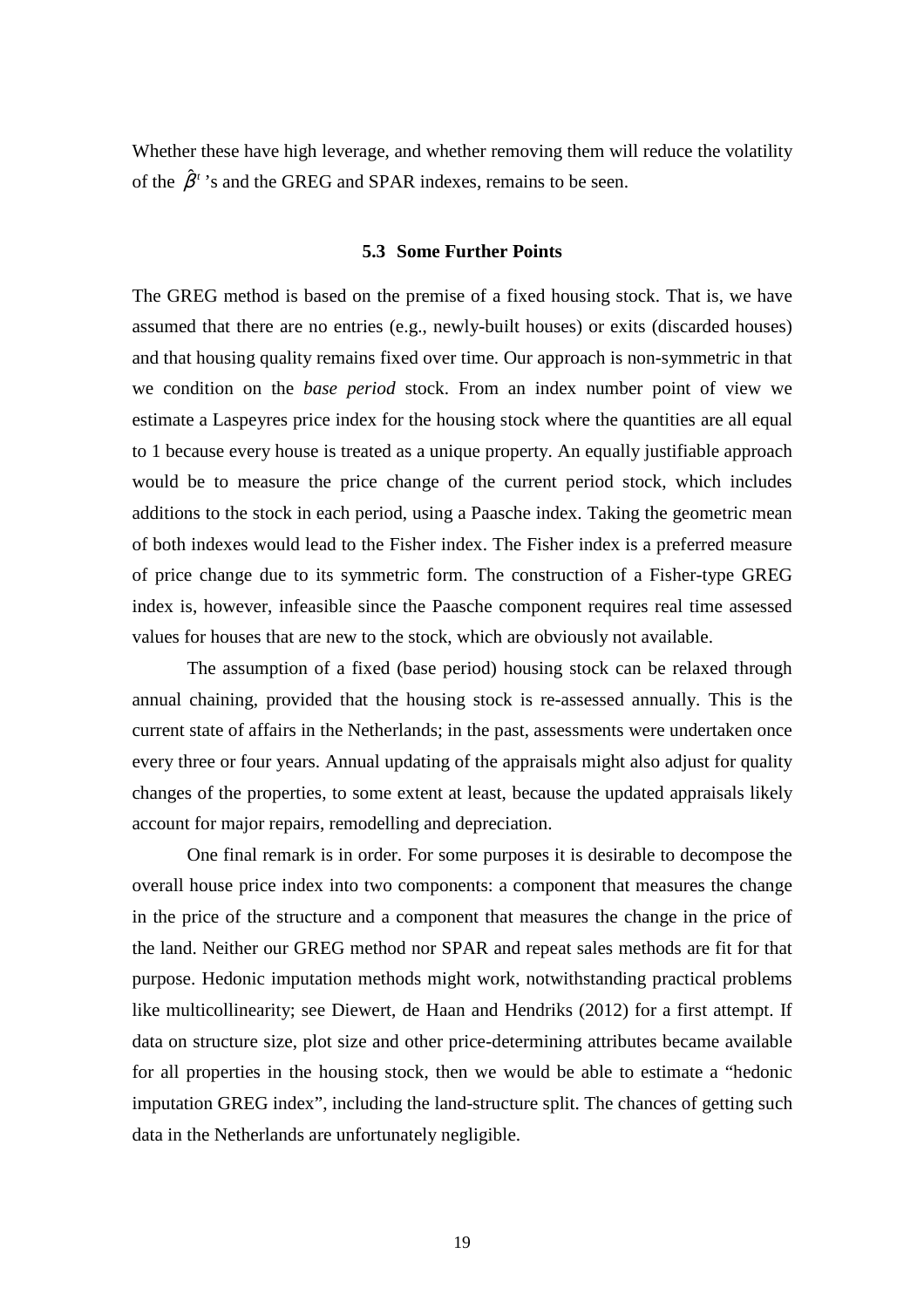## **6. Conclusion**

The simple GREG method outlined in this paper, which is based on OLS regressions of selling prices on appraisals, substantially reduces the volatility of a house price index as compared to the ratio of sample means. The SPAR index can be viewed as an estimator of the OLS GREG index (which itself is an estimator, of course) where the base period population mean of appraisals is replaced by the sample means in the base period and the comparison period. Our empirical results for the Netherlands indicate that the SPAR index is almost as efficient as the GREG index, even for small sub-populations. We have checked this by drawing a random sample of 50 observations each month from the total number of monthly sales (15,000 on average). The month-to-month changes of the SPAR index were only slightly bigger than those of the GREG.

Due to compositional change of the properties sold, the GREG (and SPAR) time series exhibit strong short-term volatility. An increase in a particular month is typically followed by a decrease in the next month. Put differently, the month-to-month changes do not tell us much about the true price change of the housing stock which, except under unusual circumstances, should behave smoothly. An improved outlier detection method might help reduce the index volatility, but the effect will probably be limited. Applying a smoothing procedure would seem to be an option. However, that will typically lead to revisions of previously published price index numbers, and the lack of revisions is one of the strenghts of the GREG and SPAR approaches. Another option would be to reduce the frequency of observation, for example to quarters, but that may be undesirable as well.

From a purely statistical point of view, in our two-variable model the variability of  $R<sup>2</sup>$  seems to be responsible for a large part of the volatility of the slope coefficient and therefore of the volatility of the price index series. Future research could focus on the relation between compositional changes in terms of the property characteristics and changes in  $R^2$ . As many housing characteristics are unavailable, we cannot investigate this issue with our data. Fortunately, Statistics Netherlands has access to a data set from the largest Dutch association of real estate agents that might be useful for this purpose. This data set covers around 70% of all housing sales in the Netherlands during 1999- 2008, includes many property characteristics and has been enriched with appraisal data. In the past we already used the data set to compare the SPAR index with various types of hedonic indexes.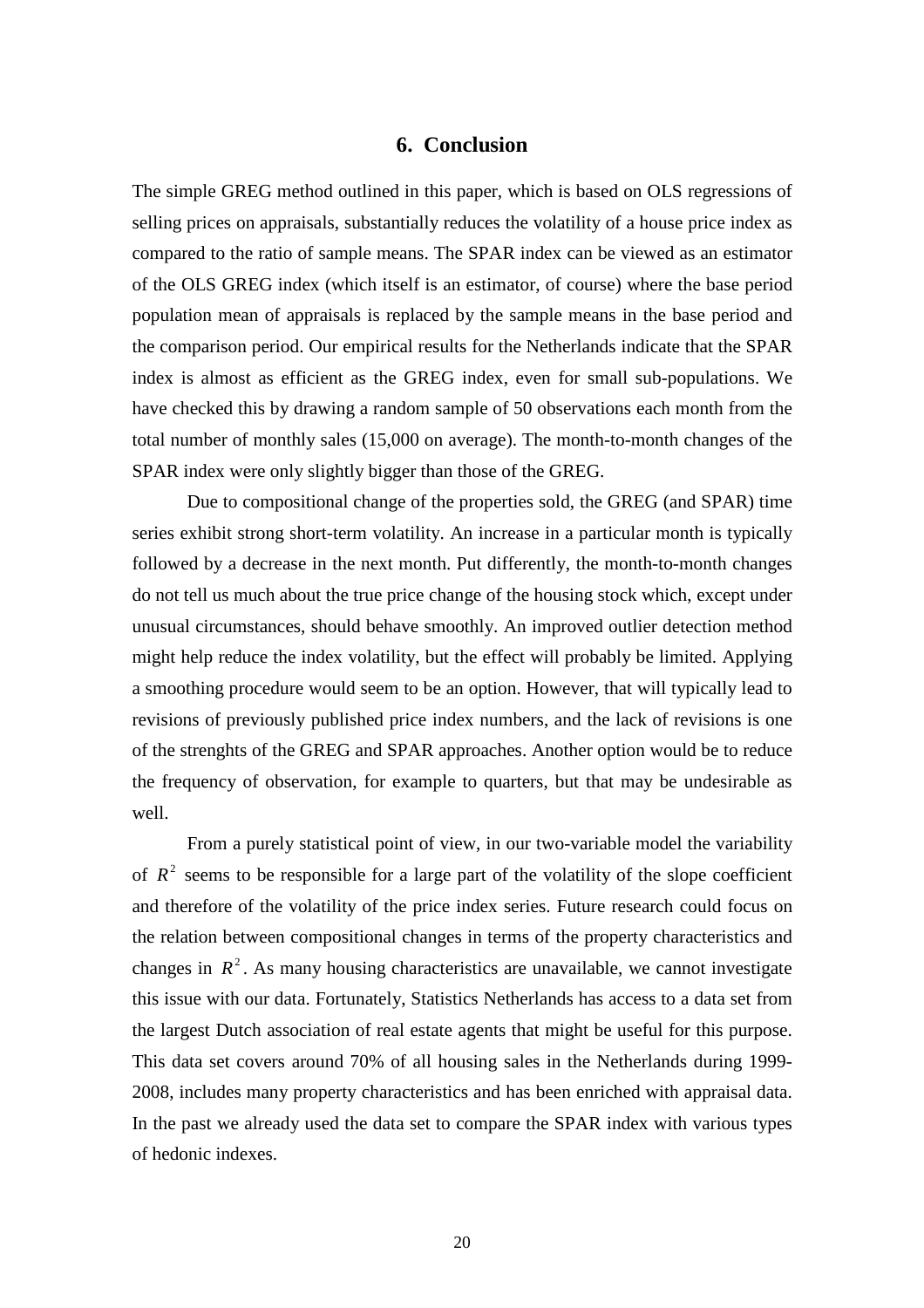## **Acknowledgements**

The authors would like to thank the participants at the Economic Measurement Group Workshop, 1-3 December 2010, University of New South Wales, Sydney, Australia and the participants at an Applied Economics Seminar, 22 November 2011, University of Queensland, Brisbane, Australia for their helpful comments on preliminary versions of the paper. Comments and suggestions made by the editor and two anonymous referees also helped to improve the paper. The assistance of Erna van der Wal, who provided us with the data, is gratefully acknowledged. The views expressed in this paper are those of the authors and do not necessarily reflect the views of Statistics Netherlands.

## **Appendix: Approximate Standard Errors of the GREG Index**

The GREG index defined by equation (16) in the main text is a ratio of two estimators,  $\hat{\overline{p}}_{GREG}^t$  and  $\hat{\overline{p}}_{GREG}^0$ ; for brevity we delete "OLS". Using a first-order Taylor expansion, the variance of the index can be approximated by (see e.g. Kendall and Stuart, 1976)

$$
\text{var}(\hat{P}_{GREG}^{0t}) \cong \left[\frac{E(\hat{\overline{P}}_{GREG}^t)}{E(\hat{\overline{P}}_{GREG}^0)}\right]^2 \left[\frac{\text{var}(\hat{\overline{P}}_{GREG}^t)}{\left\{E(\hat{\overline{P}}_{GREG}^t)\right\}^2} + \frac{\text{var}(\hat{\overline{P}}_{CREG}^0)}{\left\{E(\hat{\overline{P}}_{GREG}^0)\right\}^2} + \frac{\text{cov}(\hat{\overline{P}}_{GREG}^t, \hat{\overline{P}}_{GREG}^0)}{E(\hat{\overline{P}}_{GREG}^t)E(\hat{\overline{P}}_{OREG}^0)}\right], \quad (A.1)
$$

where  $E(\hat{\vec{p}}_{\text{GREG}}^t)$  and  $E(\hat{\vec{p}}_{\text{GREG}}^0)$  denote expected values.

The covariance term in (A.1) is equal to 0 since, by assumption, the samples in periods 0 and *t* are independently drawn. Replacing the expected values in (A.1) by the estimators and subsequently taking the square root leads to the following expression for the standard error of  $\hat{P}_{\text{GREG}}^{0t}$ :

$$
se(\hat{P}_{GREG}^{0t}) \cong \hat{P}_{GREG}^{0t} \left[ \frac{\text{var}(\hat{\overline{P}}_{GREG}^t)}{(\hat{\overline{P}}_{GREG}^t)^2} + \frac{\text{var}(\hat{\overline{P}}_{GREG}^0)}{(\hat{\overline{P}}_{GREG}^0)^2} \right]^{1/2}.
$$
\n(A.2)

Equation (A.2) can be estimated in practice using  $\hat{\vec{p}}_{GREG}^s = \hat{\alpha}^s + \hat{\beta}^s \overline{a}^0$  ( $s = 0, t$ ), hence  $var(\hat{\vec{p}}_{GREG}^s) = var(\hat{\alpha}^s) + (\overline{a}^0)^2 var(\hat{\beta}^s) + 2\overline{a}^0 cov(\hat{\alpha}^s, \hat{\beta}^s)$ . Estimates of the (co)variances are readily available in most statistical packages from the variance-covariance matrix.

Dividing (A.2) by  $\hat{P}_{GREG}^{0t}$  yields an expression for the relative standard error or coefficient of variation,  $CV(\hat{P}_{GREG}^{0t}) = se(\hat{P}_{GREG}^{0t}) / \hat{P}_{GREG}^{0t}$ *t*  $CV(\hat{P}_{GREG}^{0t}) = se(\hat{P}_{GREG}^{0t}) / \hat{P}_{GREG}^{0t}$ , of the GREG index:

$$
CV(\hat{P}_{GREG}^{0t}) \cong \left[\frac{\text{var}(\hat{\overline{P}}_{GREG}^{t})}{(\hat{\overline{P}}_{GREG}^{t})^2} + \frac{\text{var}(\hat{\overline{P}}_{GREG}^{0})}{(\hat{\overline{P}}_{GREG}^{0})^2}\right]^{1/2} = \left[ \{CV(\hat{\overline{P}}_{GREG}^{t})\}^2 + \{CV(\hat{\overline{P}}_{GREG}^{0})\}^2 \right]^{1/2}.
$$
 (A.3)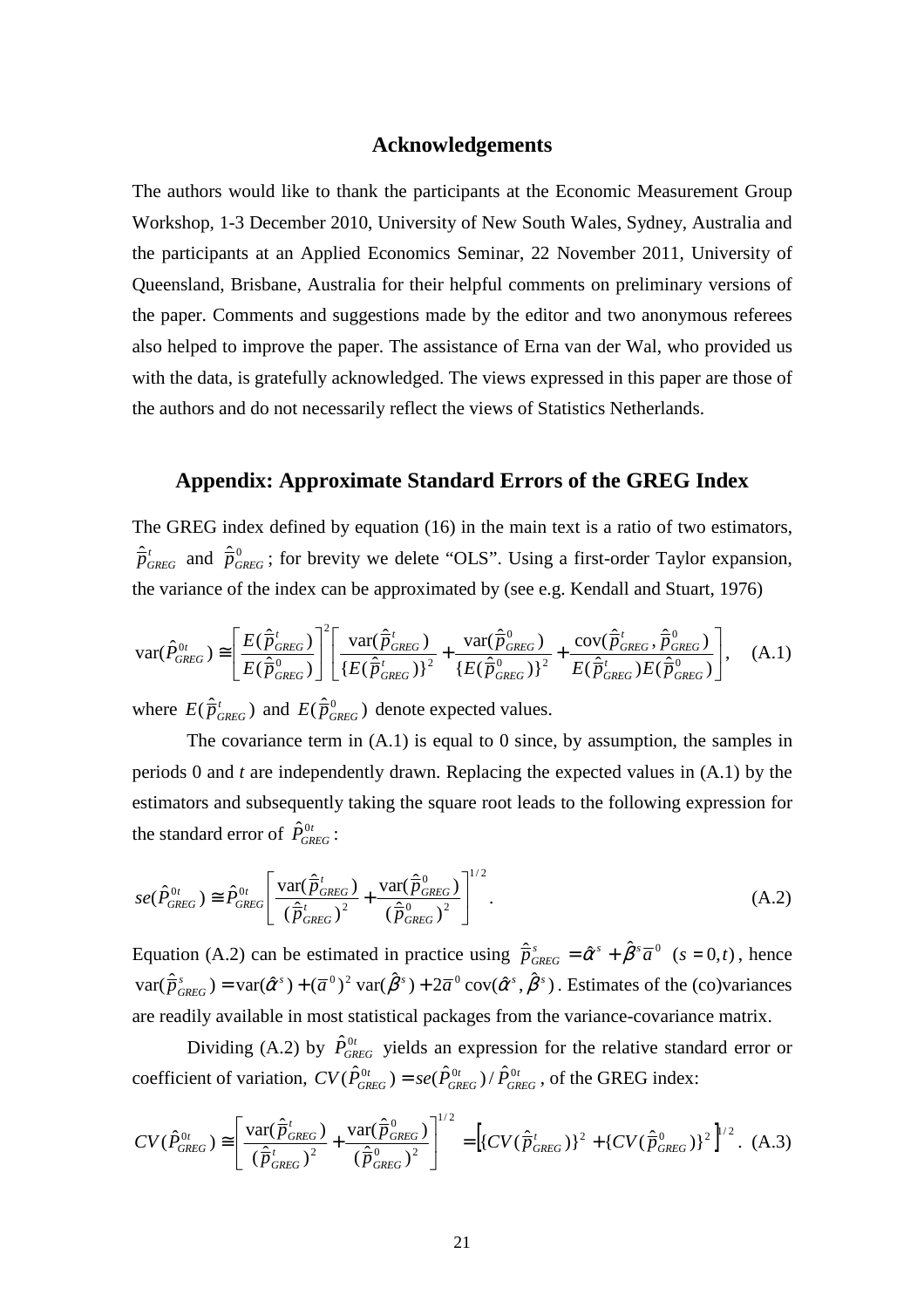Of more importance is the relative standard error of the *percentage change* of the index, i.e.  $CV(\hat{P}_{GRFG}^{0t} - 1) = se(\hat{P}_{GRFG}^{0t} - 1) / (\hat{P}_{GRFG}^{0t} - 1)$ *GREG t*  $CV(\hat{P}_{GREG}^{0t} - 1) = se(\hat{P}_{GREG}^{0t} - 1) / (\hat{P}_{GREG}^{0t} - 1)$ . This is generally greater than  $CV(\hat{P}_{GREG}^{0t})$ , given that  $se(\hat{P}_{GREG}^{0t} - 1) = se(\hat{P}_{GREG}^{0t})$ *GREG*  $se(\hat{P}_{GREG}^{0t} - 1) = se(\hat{P}_{GREG}^{0t})$  and  $\hat{P}_{GREG}^{0t} - 1 < \hat{P}_{GREG}^{0t}$ .

If both regression lines almost pass through the origin, hence  $\hat{\alpha}^s \equiv 0$  ( $s = 0, t$ ), we have  $\hat{P}_{\text{GREG}}^{0t} \cong \hat{\beta}^t / \hat{\beta}^0$  and (A.2) simplifies to

$$
se(\hat{P}_{GREG}^{0t}) = se(\hat{P}_{GREG}^{0t} - 1) \cong \hat{P}_{GREG}^{0t} \left[ \frac{\text{var}(\hat{\beta}^{t})}{(\hat{\beta}^{t})^{2}} + \frac{\text{var}(\hat{\beta}^{0})}{(\hat{\beta}^{0})^{2}} \right]^{1/2}.
$$
 (A.4)

In this particular case the GREG and SPAR indexes nearly coincide, so (A.4) also holds for the SPAR index (using  $\hat{P}_{SPAR}^{0t}$  rather than  $\hat{P}_{GREG}^{0t}$ ).

#### **References**

Acadametrics (2009), House Price Indices – Fact or Fiction, www.acadametrics.co.uk.

- Bailey, M.J., Muth, R.F. and Nourse, H.O. (1963). A Regression Method for Real Estate Price Construction. *Journal of the American Statistical Association*, 58, 933-942.
- Beaumont, J.F. and Alavi, A. (2004). Robust Generalized Regression Estimation. *Survey Methodology*, 30, 195-208.
- Bourassa, S.C., Hoesli, M. and Sun, J. (2006). A Simple Alternative House Price Index Method. *Journal of Housing Economics*, 15, 80-97.
- Calhoun, C.A. (1996). OFHEO House Price Indexes: HPI Technical Description. Office of Federal Housing Enterprise Oversight, Washington, DC.
- Case, K.E. and Shiller, R.J. (1987). Prices of Single-Family Homes Since 1970: New Indexes for Four Cities. *New England Economic Review*, September-October, 45– 56.
- Case, K.E. and Shiller, R.J. (1989). The Efficiency of the Market for Single Family Homes. *The American Economic Review*, 79, 125-137.
- Cochran, W.G. (1977). *Sampling Techniques*, 3rd edition, New York: Wiley.
- Cook, R.D. and Weisberg, S. (1982). *Residuals and Influence in Regression*, New York: Chapman and Hall.
- Diewert, W.E. (2009). The Paris OECD-IMF Workshop on Real Estate Price Indexes: Conclusions and Future Directions, pp. 87-116 in W.E. Diewert, B.M. Balk, D.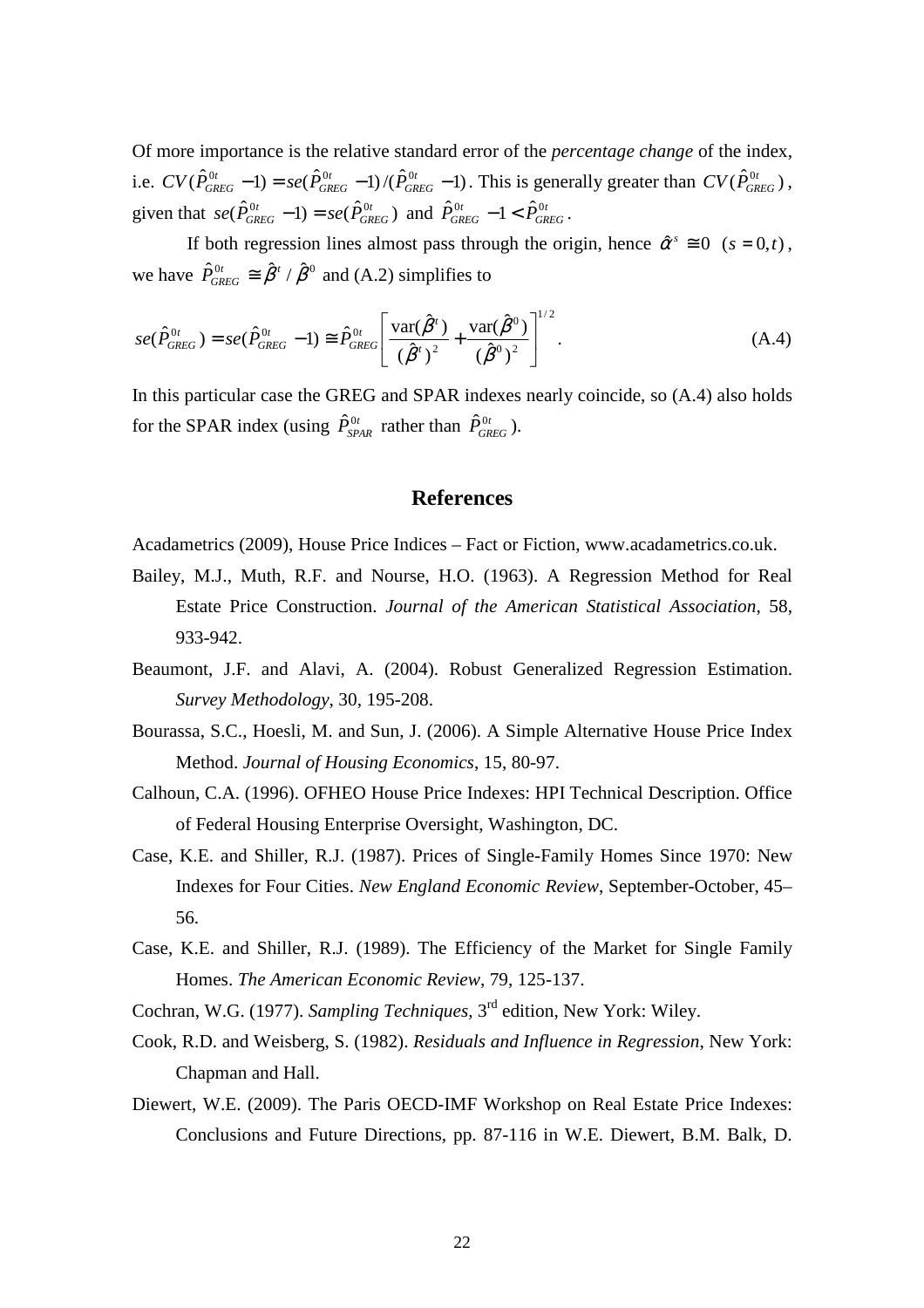Fixler, K.J. Fox and A.O. Nakamura (eds.), *Price and Productivity Measurement: Volume 1 – Housing*, Trafford Press.

- Diewert, W.E., Heravi, S. and Silver, M. (2009). Hedonic Imputation versus Time Dummy Hedonic Indexes, pp. 161-196 in W.E. Diewert, J. Greenlees and C. Hulten (eds.), *Price Index Concepts and Measurement*, NBER Studies in Income and Wealth, vol. 70. Chicago: Chicago University Press.
- Diewert, W.E., de Haan, J. and Hendriks, R. (2012). The Decomposition of a House Price Index into Land and Structures Components: A Hedonic Regression Approach. *Econometric Reviews* (forthcoming).
- Edelstein, R.H. and Quan, D.C. (2006). How Does Appraisal Smoothing Bias Real Estate Returns Measurement? *Journal of Real Estate Finance and Economics*, 32, 41-60.
- Eurostat (2010). *Technical Manual on Owner-Occupied Housing for Harmonised Index of Consumer Prices*, Version 1.9. Available at www.epp.eurostat.ec.europa.eu/portal/page/portal/hicp/documents/Tab/Tab/03\_M ETH-OOH-TECHMANUAL\_V1-9.pdf.
- Francke, M.K. (2010). Repeat Sales Index for Thin Markets: A Structural Time Series Approach. *Journal of Real Estate Finance and Economics*, 41, 24-52.
- Geltner, D. (1996). The Repeated-Measures Regression-Based Index: A Better Way to Construct Appraisal-Based Indexes of Commercial Property Value. *Real Estate Finance*, 12, 29-35.
- Gouriéroux, C. and Laferrère, A. (2009). Managing Hedonic House Price Indexes: The French Experience. *Journal of Housing Economics*, 18, 206-213.
- Grimes, A. and Young, C. (2010). A Simple Repeat Sales House Price Index: Comparative Properties Under Alternative Data Generation Processes. Motu Working Paper 10-10, Motu Economic and Public Policy Research, New Zealand.
- de Haan, J. (2007). Formulae for the Variance of (Changes in) the SPAR Index. Unpublished manuscript, Statistics Netherlands, Voorburg (Dutch only; available from the author upon request).
- de Haan, J. (2010). Hedonic Price Indexes: A Comparison of Imputation, Time Dummy and 'Re-Pricing' Methods, *Journal of Economics and Statistics* (Jahrbucher fur Nationalokonomie und Statistik), 230, 772-791.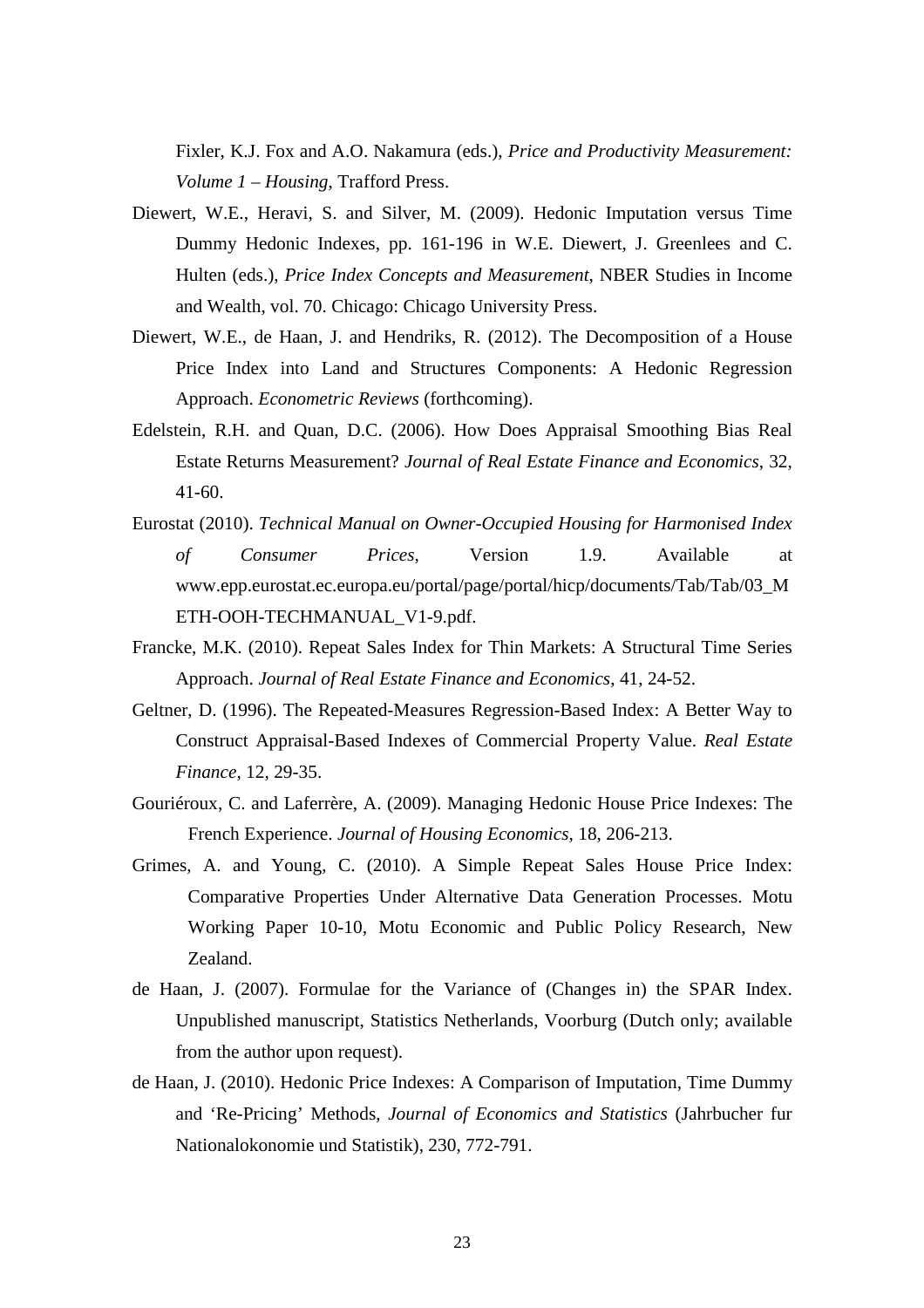- de Haan, J., van der Wal, E. and de Vries, P. (2009). The Measurement of House Prices: A Review of the Sale Price Appraisal Method. *Journal of Economic and Social Measurement*, 34, 51-86.
- Hedlin, D., Falvey, H., Chambers, R. and Kokic, P. (2001). Does the Model Matter for GREG Estimation? A Business Survey Example. *Journal of Official Statistics*, 17, 527-544.
- Hill, R.J. and Melser, D. (2008). Hedonic Imputation and the Price Index Problem: An Application to Housing. *Economic Inquiry*, 46, 593-609.
- Jansen, S.J.T., de Vries, P., Coolen, H.C.C.H., Lamain, C.J.M. and Boelhouwer, P. (2008). Developing a House Price Index for the Netherlands: A Practical Application of Weighted Repeat Sales. *Journal of Real Estate Finance and Economics*, 37, 163-186.
- Kendall, M. and Stuart, A. (1976). *The Advanced Theory of Statistics Volume 1: Distribution Theory*, 4<sup>th</sup> edition, London: Charles Griffin & Company.
- Leventis, A. (2006). Removing Appraisal Bias from a Repeat Transactions House Price Index: A Basic Approach. Paper presented at the OECD-IMF Workshop on Real Estate Price Indexes, Paris, 6-7 November 2006.
- Makaronidis, A. and Hayes, K. (2006). Owner Occupied Housing for the HICP. Paper presented at the OECD-IMF Workshop on Real Estate Price Indexes, Paris, 6-7 November 2006.
- Hardman, M. (2011). Calculating High Frequency Australian Residential Property Price Indices. Rismark Technical Paper, available at www.rpdata.com/images/stories/content/PDFs/technical\_method\_paper.pdf.
- Rossini, P. and Kershaw, P. (2006). Developing a Weekly Residential Price Index Using the Sales Price Appraisal Ratio. Paper presented at the twelfth Annual Pacific Rim Real Estate Society Conference, Auckland, 22-25 January 2006.
- Saarnio M. (2006). Housing Price Statistics at Statistics Finland. Paper presented at the OECD-IMF Workshop on Real Estate Price Indexes, Paris, 6-7 November 2006.
- Särndal, C.E., Swensson, B. and Wretman, J. (1992). *Model Assisted Survey Sampling*, New York: Springer-Verlag.
- Shi, S., Young, M. and Hargreaves, B. (2009). Issues in Measuring a Monthly House Price Index in New Zealand. *Journal of Housing Economics*, 18, 336-350.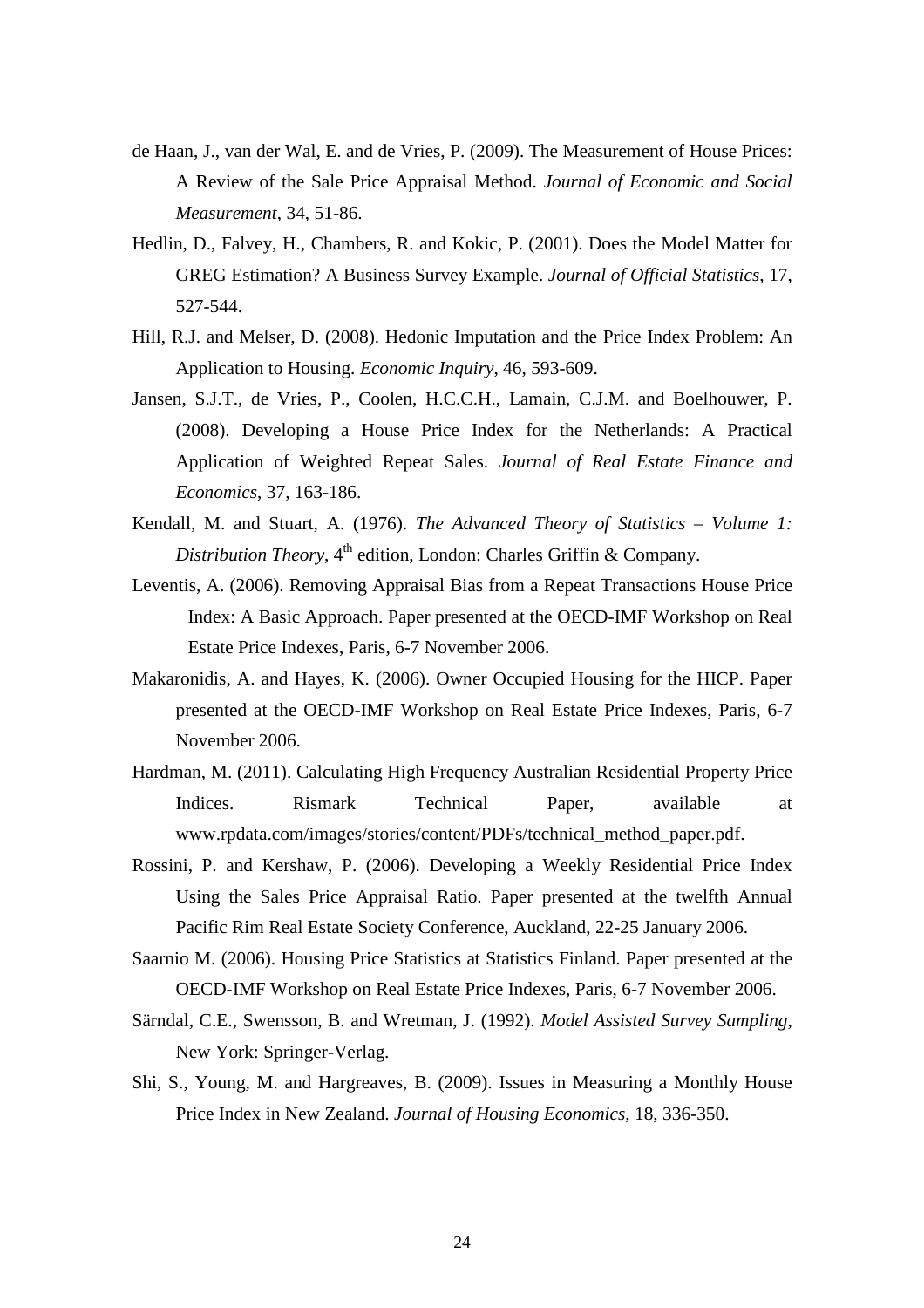Statistics Netherlands (2008). Price Index Owner-occupied Existing Dwellings; Method Description. Statistics Netherlands, The Hague, available at www.cbs.nl/NR/rdonlyres/A49D8542-26EC-40FD-9093-

82A519247F4B/0/MethodebeschrijvingPrijsindexBestaandeKoopwoningene.pdf.

- de Vries, P., de Haan, J., van der Wal, E. and Mariën,G. (2009). A House Price Index Based on the SPAR Method. *Journal of Housing Economics*, 18, 214-223.
- van der Wal, E., ter Steege, D. and Kroese B. (2006). Two Ways to Construct a House Price Index for the Netherlands: The Repeat Sale and Sale Price Appraisal Ratio. Paper presented at the OECD-IMF Workshop on Real Estate Price Indexes, Paris, 6-7 November 2006.
- White, H. (1980). A Heteroskedasticity-Consistent Covariance Matrix Estimator and a Direct Test for Heteroskedasticity. *Econometrica*, 48, 817–838.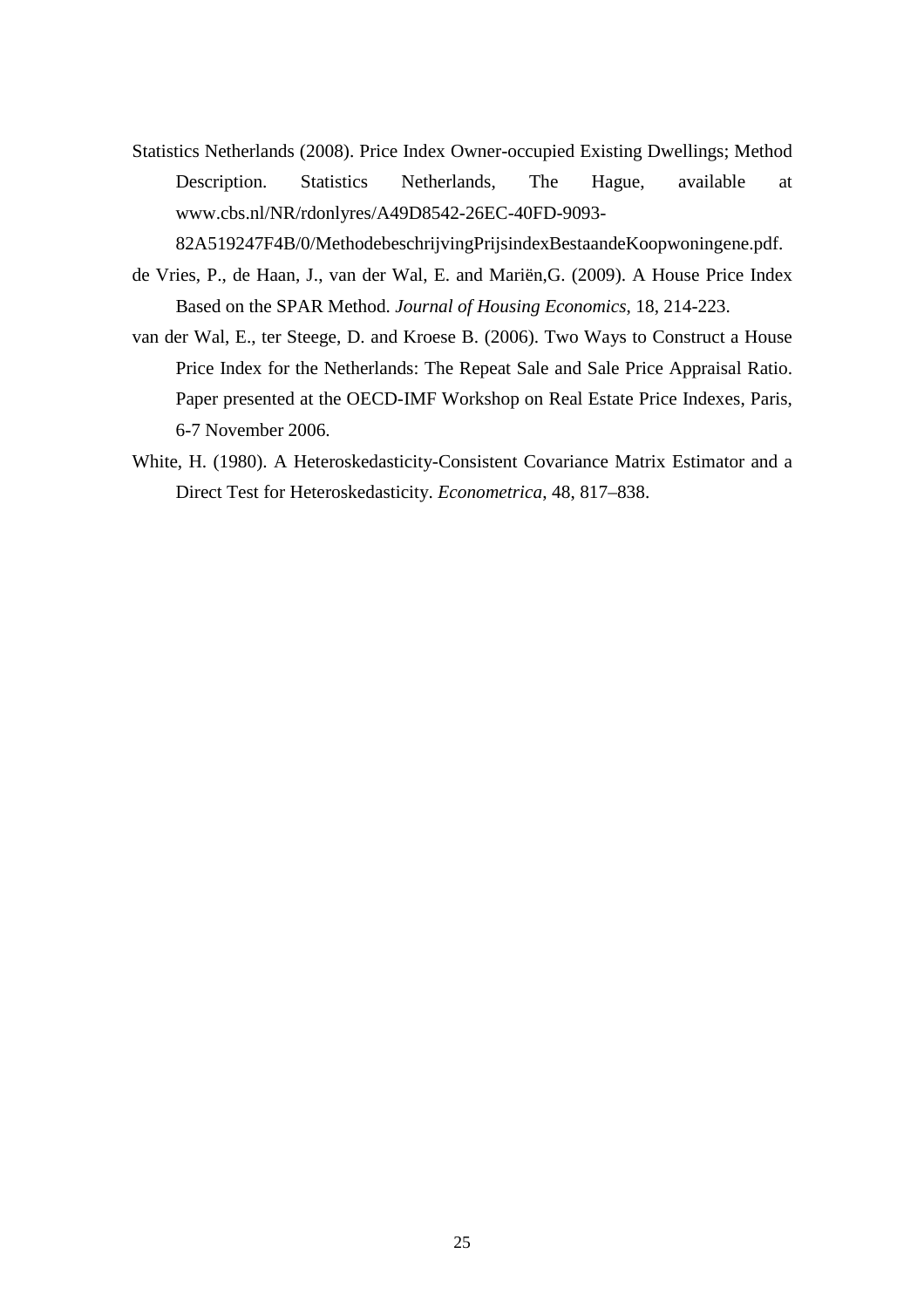## **Tables and Figures**

**Table 1. Regression results** 

| 0            |            |      |      |        |           |
|--------------|------------|------|------|--------|-----------|
| Month        | Alpha      |      | Beta |        | R squared |
| January 2003 | 1900.49    | 2.26 | 0.98 | 275.19 | 0.87      |
| January 2004 | 5039.16    | 5.96 | 1.01 | 269.26 | 0.88      |
| January 2005 | $-2555.12$ | 2.43 | 1.08 | 237.54 | 0.84      |
| January 2006 | 1282.14    | 1.41 | 1.11 | 286.39 | 0.87      |
| January 2007 | $-7567.99$ | 6.36 | 1.19 | 243.72 | 0.83      |
| January 2008 | 11007.39   | 8.48 | 1.26 | 231.93 | 0.83      |
| January 2009 | 16677.31   | 9.83 | 1.30 | 184.24 | 0.81      |
|              |            |      |      |        |           |



**Figure 1. R squared values**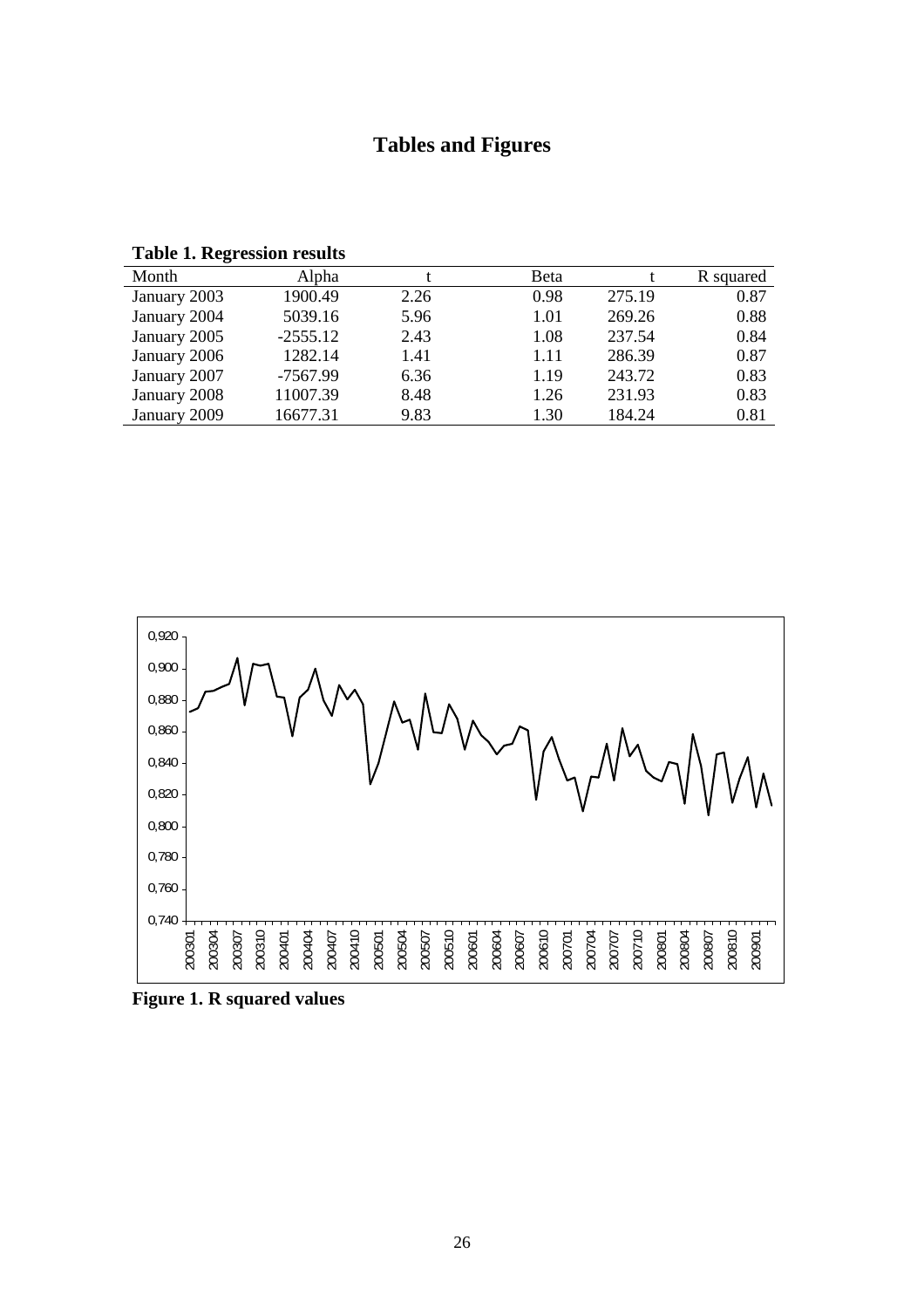

**Figure 2. GREG index and ratio of sample means** 



**Figure 3. GREG and SPAR indexes**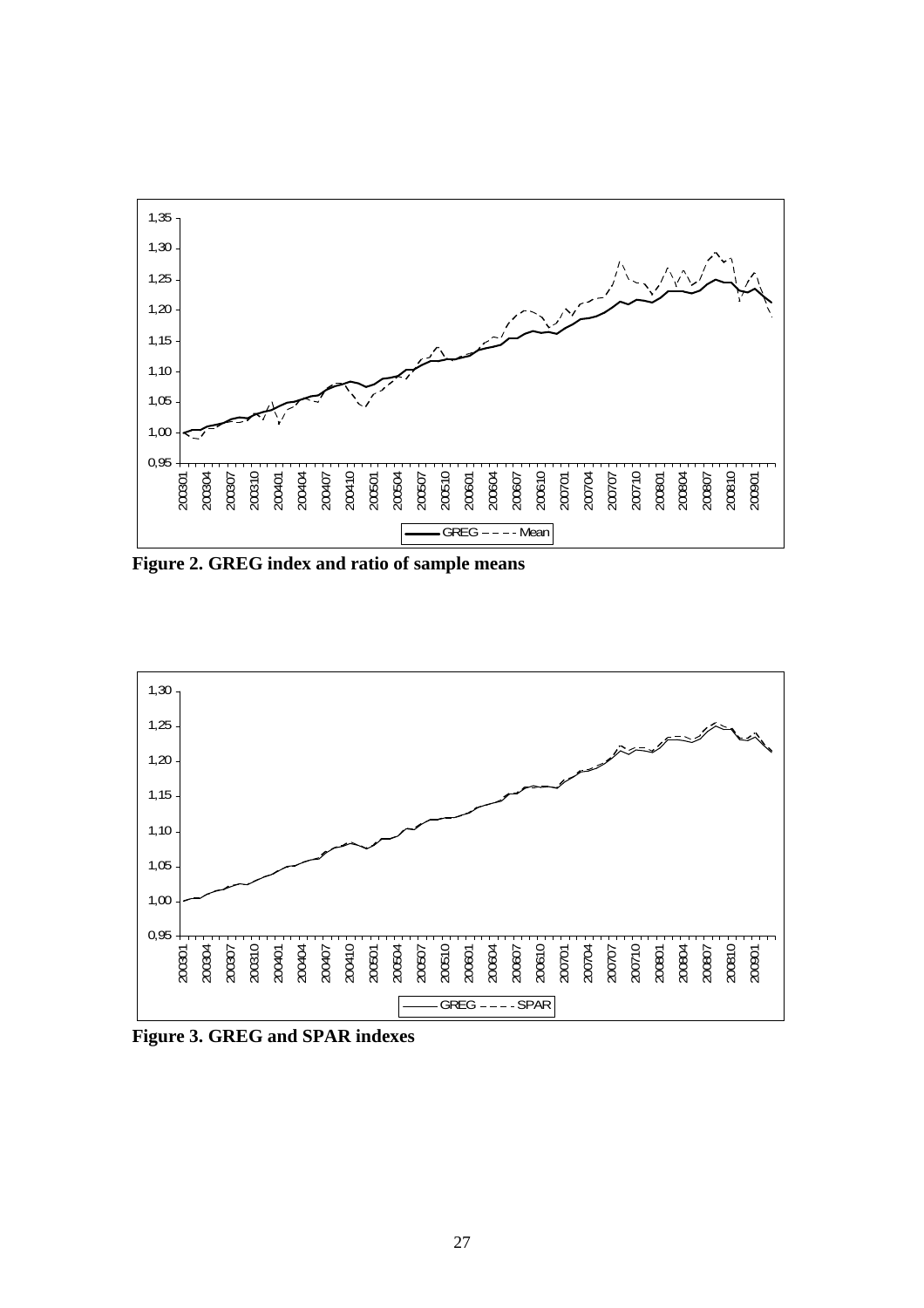

**Figure 4. GREG and SPAR: month-to-month percentage changes** 



**Figure 5. GREG and SPAR indexes and ratio of sample means; apartments in the province of Friesland**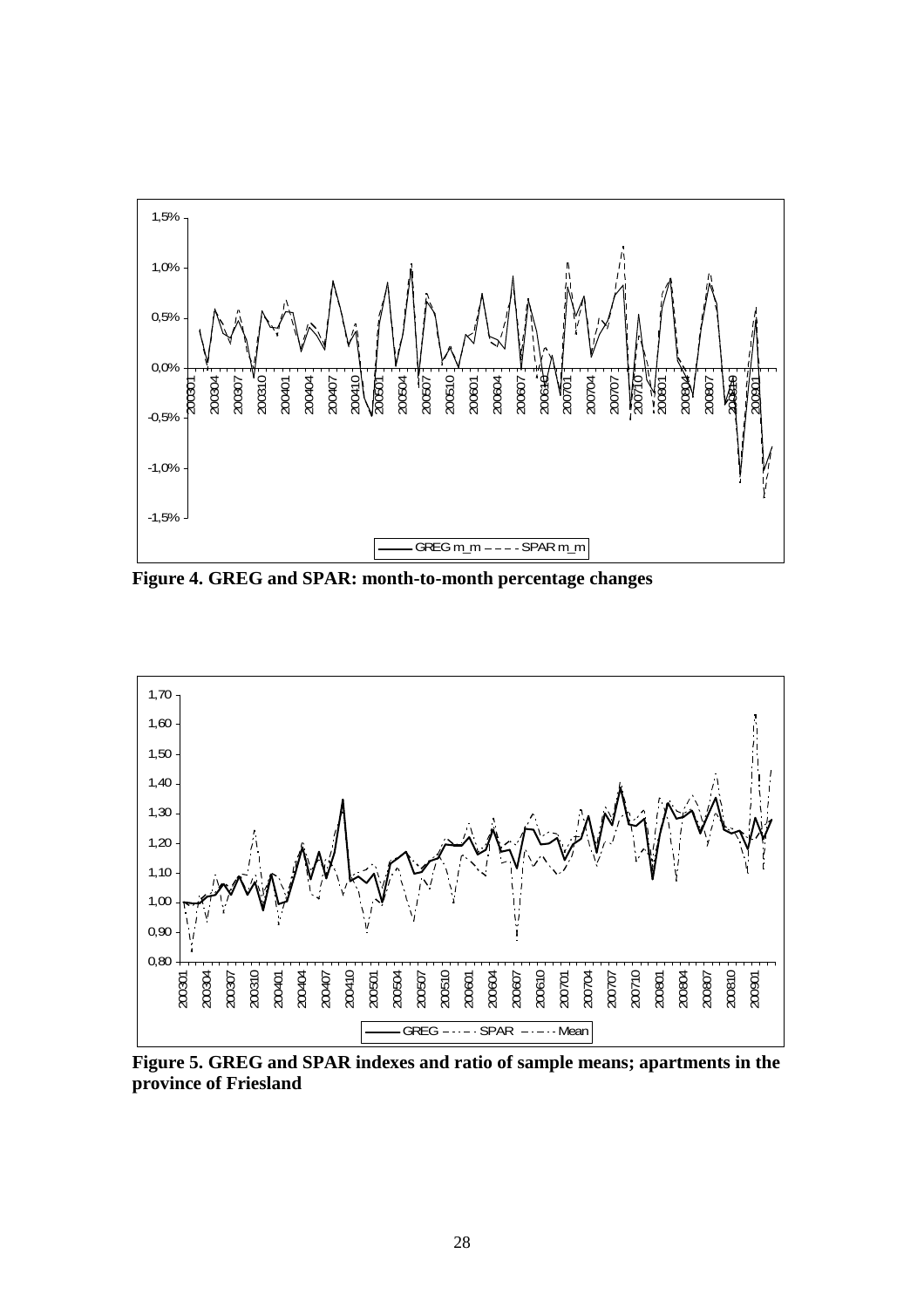

**Figure 6. GREG, stratified GREG and dummy variable GREG indexes** 



**Figure 7. Intercepts divided by appraisal means**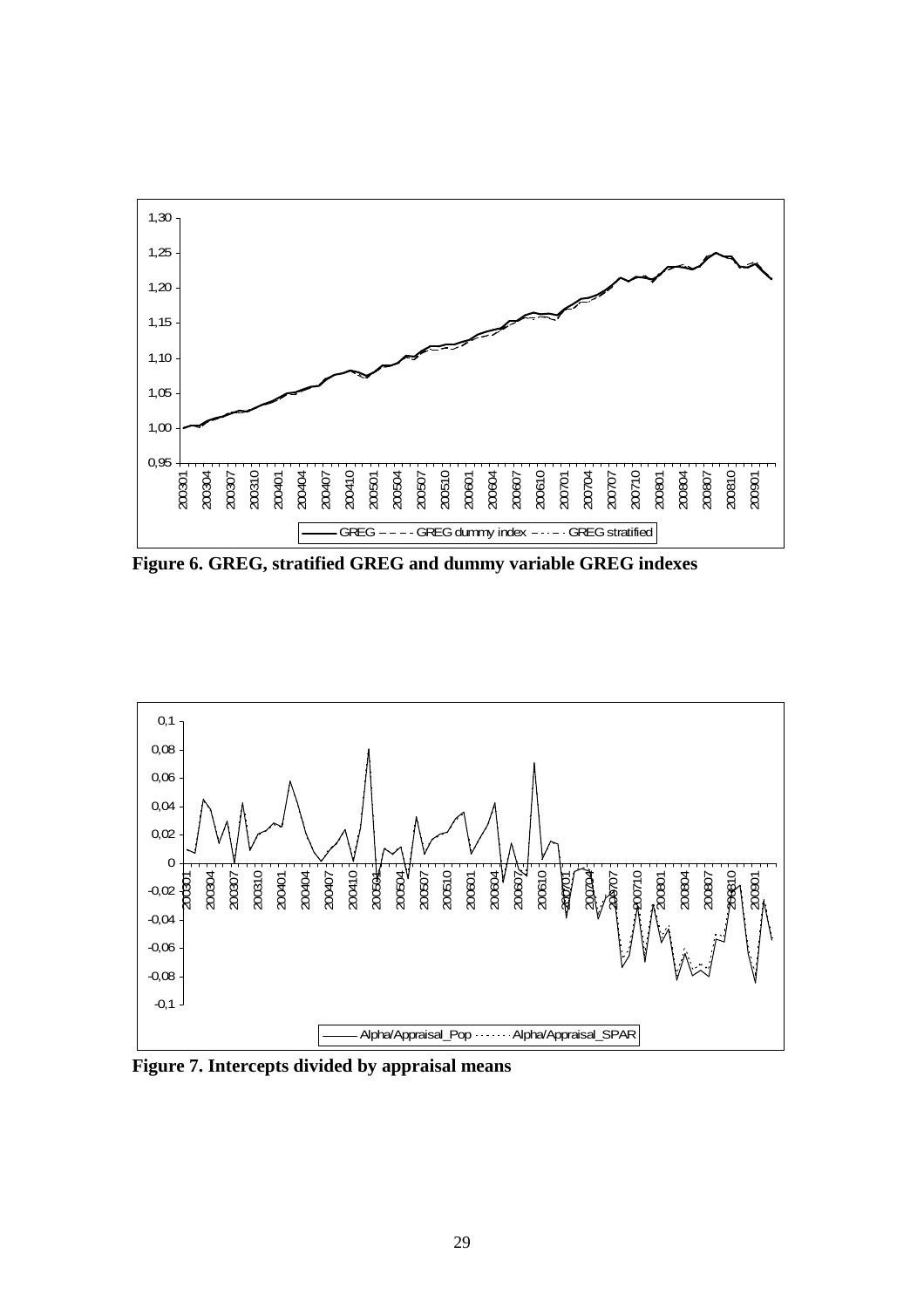

**Figure 8. Slope coefficients** 

**January 2003**